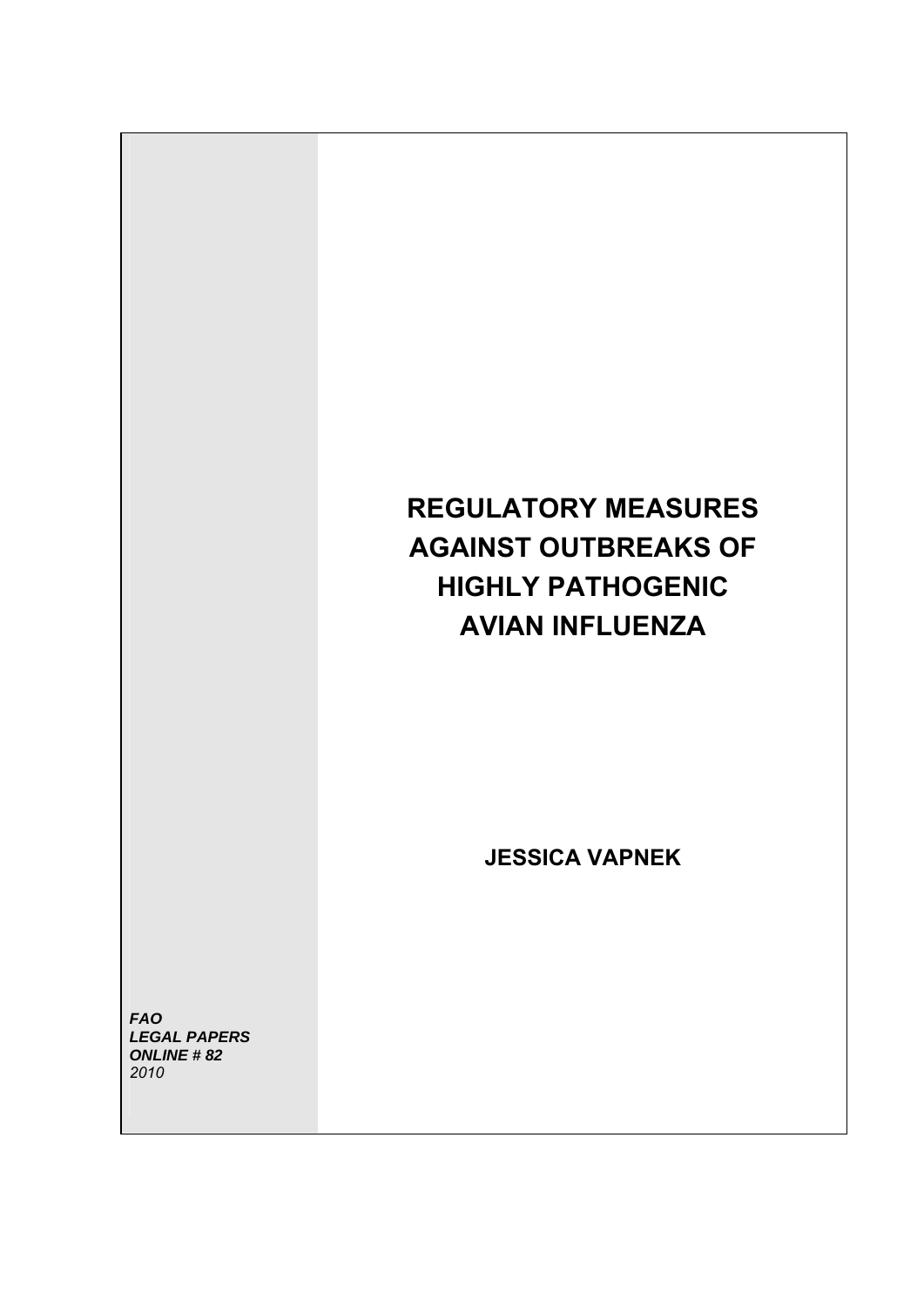**FAO Legal Papers Online** is a series of articles and reports on legal issues of contemporary interest in the areas of food policy, agriculture, rural development, biodiversity, environment and natural resource management.

**Legal Papers Online** are available at www.fao.org/legal/prs-ol

For those without web access or email, paper copies of Legal Papers Online may be requested from the FAO Legal Office, FAO, Viale delle Terme di Caracalla 00153, Rome, Italy, devlaw@fao.org. Readers are encouraged to send any comments or reactions they may have regarding a Legal Paper Online to the same address.

The designations employed and the presentation of the material in this document do not imply the expression of any opinion whatsoever on the part of the United Nations or the Food and Agriculture Organization of the United Nations concerning the legal status of any country, territory, city or area or of its authorities, or concerning the delimitation of its frontiers or boundaries.

The positions and opinions presented do not necessarily represent the views of the Food and Agriculture Organization of the United Nations.

© FAO 2010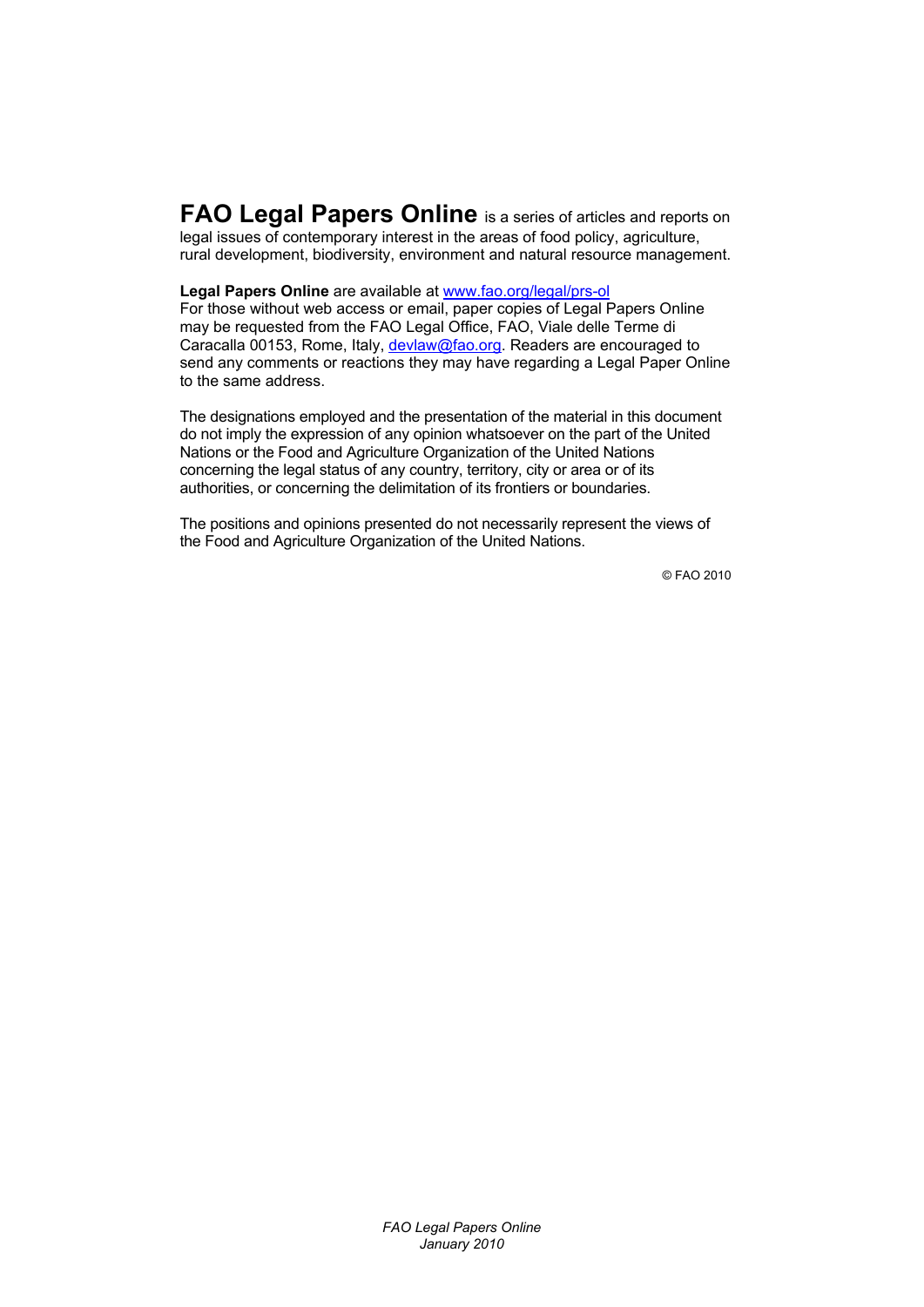# **About the Author**

Jessica Vapnek is a former Legal Officer of the FAO Development Law Service. This paper builds on an earlier paper entitled "Institutional and Legal Measures to Combat African Swine Fever," FAO Legal Paper Online No. 3 (1999), available at www.fao.org.

# **Acknowledgments**

For providing useful comments, the author would like to thank Daniel Beltran Acrudo, Nicoline De Haan, Christopher Hamilton, Juan Lubroth, Anni McLeod, Julio Pinto and David Ward, all currently or formerly of FAO's Animal Production and Health Division, and Jared Gardner, Jackie Jung, Valerio Poscia and Meagan Wong of the FAO Legal Office for excellent research and editorial assistance.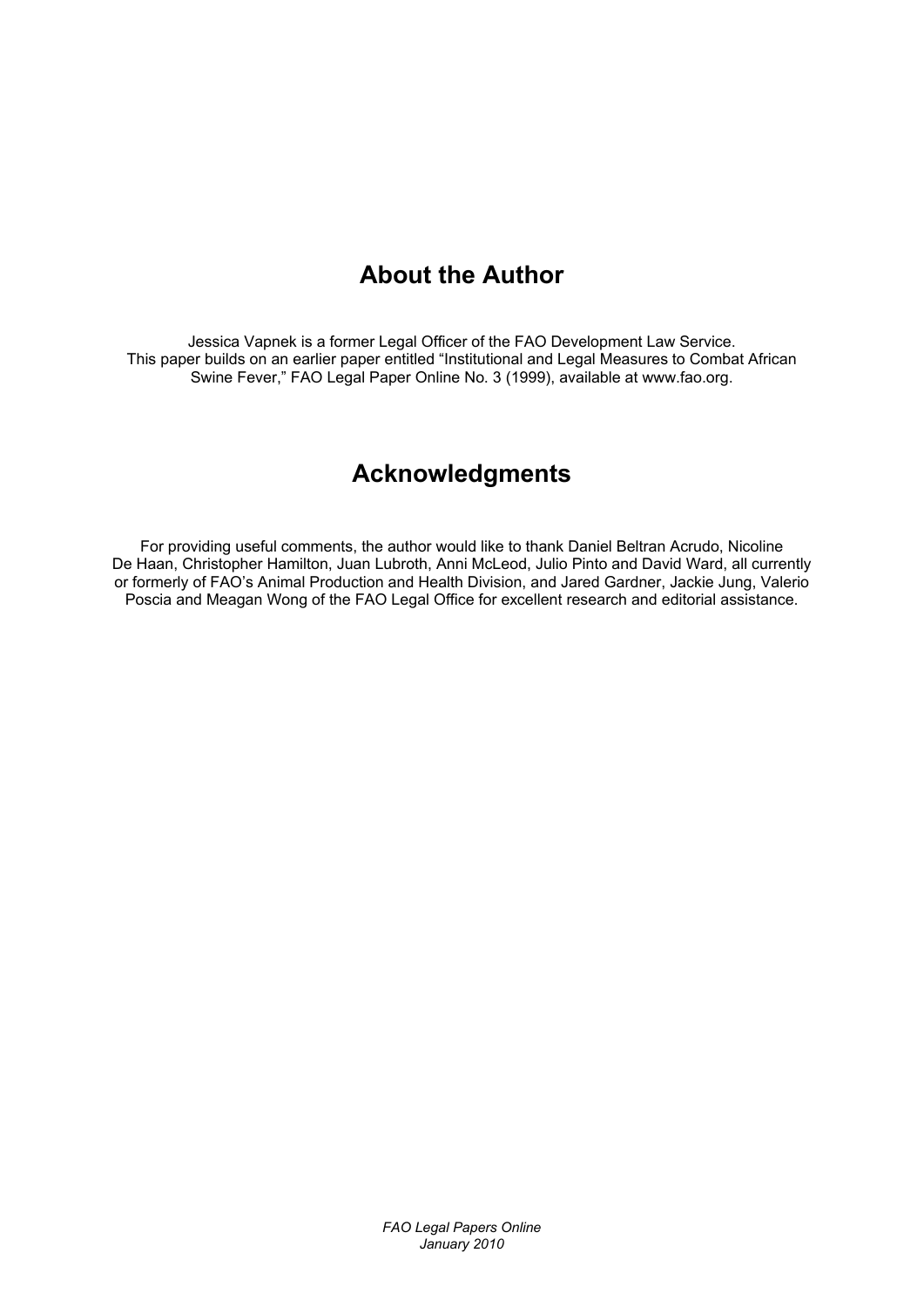# **CONTENTS**

|                                        |                 | <b>I. INTRODUCTION</b>                                                                                                                                                                                                                                                                                                                                                                                                                                                                                                                                                                                             | 1                                            |
|----------------------------------------|-----------------|--------------------------------------------------------------------------------------------------------------------------------------------------------------------------------------------------------------------------------------------------------------------------------------------------------------------------------------------------------------------------------------------------------------------------------------------------------------------------------------------------------------------------------------------------------------------------------------------------------------------|----------------------------------------------|
| П.                                     | А.<br><b>B.</b> | DEVELOPMENT OF A CONTINGENCY PLAN<br><b>Elements of a Plan</b><br>Institutional and Other Considerations<br>1. Government Administration<br>2. Chain of Command<br>3. Biosecurity<br>4. Cultural and Societal Factors                                                                                                                                                                                                                                                                                                                                                                                              | 3<br>$\mathbf 3$<br>$\overline{\mathbf{4}}$  |
|                                        | А.<br><b>B.</b> | III. LEGISLATIVE FRAMEWORK<br><b>Assessment of Current Legislation</b><br><b>Necessary Elements of National Legislation</b><br>1. List of Notifiable Diseases<br>2. Powers of Delegation<br>3. Power to Impose and Lift Quarantine<br>4. Assistance from Forces of Public Order<br>5. Import Controls<br>6. Power to Declare Emergency/Access to Funds<br>7. Surveillance<br>8. Reporting Requirements<br>9. Animal and Farm Registration/Identification Scheme<br>10. Collect, Manage and Analyse Epidemiological Data<br>11. Vaccination<br>12. Culling<br>13. Compensation<br><b>14. Offences and Penalties</b> | $6\phantom{1}6$<br>$\bf 6$<br>$\overline{7}$ |
| IV I<br>А.                             | В.              | <b>FUNDING</b><br>Costs<br><b>Availability and Sources of Funds</b>                                                                                                                                                                                                                                                                                                                                                                                                                                                                                                                                                | 15<br>15<br>16                               |
|                                        |                 | <b>V. AWARENESS</b>                                                                                                                                                                                                                                                                                                                                                                                                                                                                                                                                                                                                | 17                                           |
|                                        |                 | VI. INTERNATIONAL AND REGIONAL COORDINATION                                                                                                                                                                                                                                                                                                                                                                                                                                                                                                                                                                        | 18                                           |
|                                        |                 | <b>VII CONCLUSION</b>                                                                                                                                                                                                                                                                                                                                                                                                                                                                                                                                                                                              | 19                                           |
| А.<br>В.<br>C.<br>D.<br>Е.<br>G.<br>Н. | Е.,             | VIII. SOURCES OF INFORMATION<br><b>General</b><br><b>Animal/Farm Registration</b><br><b>Awareness</b><br><b>Biosecurity</b><br><b>Costs</b><br><b>Culling and Compensation</b><br><b>Surveillance</b><br><b>Vaccination</b>                                                                                                                                                                                                                                                                                                                                                                                        | 20                                           |
|                                        | I.              | <b>National Policy and Legal Documents</b>                                                                                                                                                                                                                                                                                                                                                                                                                                                                                                                                                                         |                                              |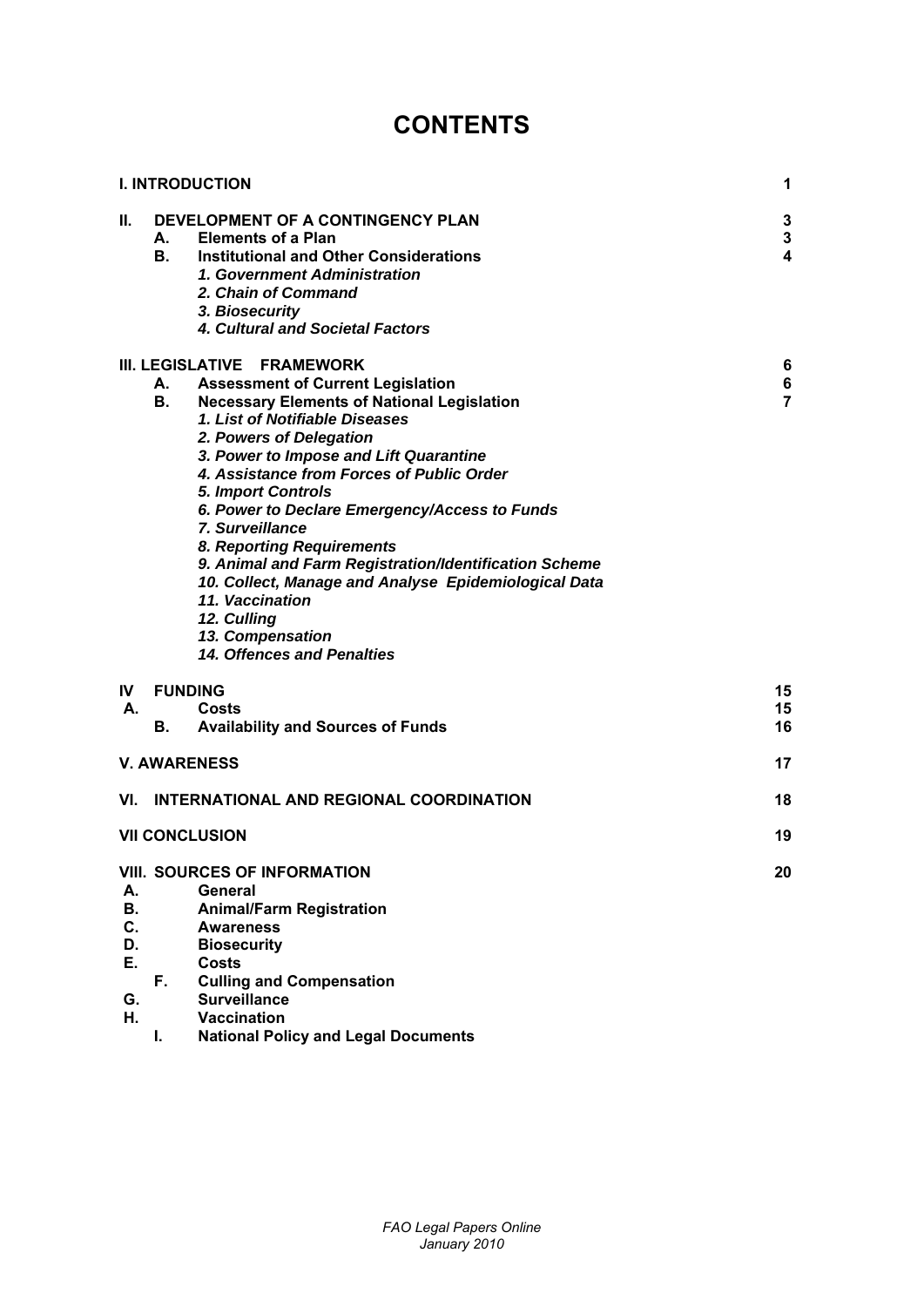# **I. INTRODUCTION**

Avian influenza (AI) refers to a large group of viruses that affect birds. AI viruses are all influenza viruses of type  $A^1$ , and are classified according various combinations of the two main surface antigens, haemagglutinin and neuraminidase. There are 16 haemagglutinin (H) antigens (H1 to H16) and 9 neuraminidase (N) antigens (N1 to N9). A virus that has H type 1 and N type 1, for example, is classified as an H1N1 virus. Though not all H and N combinations are considered avian influenza, all known subtypes of influenza A viruses can be found in birds.

AI viruses are also classified according to specific pathogenic criteria set by the World Organisation for Animal Health (OIE) based on the genetic features of the virus and the severity of the disease in poultry. If a particular virus has a low capacity to infect and cause disease, it is considered low pathogenic avian influenza (LPAI). Conversely, strains that belong to subtypes H5 or H7 and are considered virulent are classified as highly pathogenic avian influenza (HPAI).

Domestic poultry populations have been very susceptible to HPAI infection, although some species such as ducks do not show symptoms. Birds can get infected through direct contact with infected birds or through contact with secretions or faeces of an infected bird or blood of a slaughtered infected bird. The conditions in the production environments in which most domestic birds are raised contribute to the rapid disease spread amongst them once the virus establishes a presence. Biosecurity<sup>[2](#page-4-0)</sup> measures, transportation of birds and bird products, trade and live bird markets are factors that explain disease spread locally or over long distances.

The current global concern about HPAI flows from its H5N1 subtype, which has quickly spread throughout the world and has been reported in more than 60 countries. This situation and the number of infected birds create two very significant areas of concern.

<u>.</u>

First, H5N1 HPAI is considered a threat to human health although bird to human transmission is rare. Humans that have regular contact with infected birds, their faeces or other excretions can be infected with H5N1 HPAI virus, which has proved to be highly lethal. The first human cases were reported in Hong Kong in 1997, where six people died. Since then, there have been more human deaths – in Hong Kong and in the Netherlands in 2003, and more recently in Southeast Asia, Central Asia and Africa. The World Health Organization (WHO) has reported 442 cases in humans and 262 deaths since the end of 2003. Given its high fatality rate, should H5N1 HPAI ever evolve into a strain easily transmitted among humans, the effects could be global and devastating. The H1N1 pandemic in 2009, although it has to date not proven to have a high mortality rate, has demonstrated the potential of human disease to spread widely across the globe.

Second, the disease can have enormous economic consequences, in particular affecting the livelihoods of backyard and small producers. By mid-2006 at least 200 million domestic birds had died or been culled as a result of H5N1 HPAI. Whilst many poultry producers have received compensation for culled birds, compensation schemes frequently do not compensate for the full value of the birds and do not include birds that have died from the disease. Steep declines in demand for poultry in areas affected by H5N1 HPAI further affect poultry production. If H5N1 HPAI becomes contagious among humans, the World Bank estimates that it could cost the global economy about 3.1 percent of the world GDP, or around US \$ 1.25 trillion.

There are measures that can be taken both before and after the appearance of an outbreak of H5N1 HPAI that can drastically reduce its scope and limit the harm it causes. This paper outlines the major legal and institutional elements that governments should consider in preparing for and reacting to such an outbreak. The paper does not describe the current situation in at-risk countries nor does it tell governments what to do. The former would be difficult because with the upsurge in international travel and global commerce, potentially H5N1-infected goods are easily spread throughout the world, and thus every country is at risk. Moreover, the latter is neither feasible nor desirable, since the political, cultural and economic landscape in each country will affect the choices that policymakers have available and may decide upon.

 $1$  The "A" refers to the "genus" of the virus, and serves to differentiate it from types B and C, which are typically less lethal and not as prevalent in

<span id="page-4-0"></span>animals.<br><sup>2</sup> The term "biosecurity" is used to refer to the implementation of measures that reduce the risk of the introduction and spread of disease agents (OIE et al., 2008).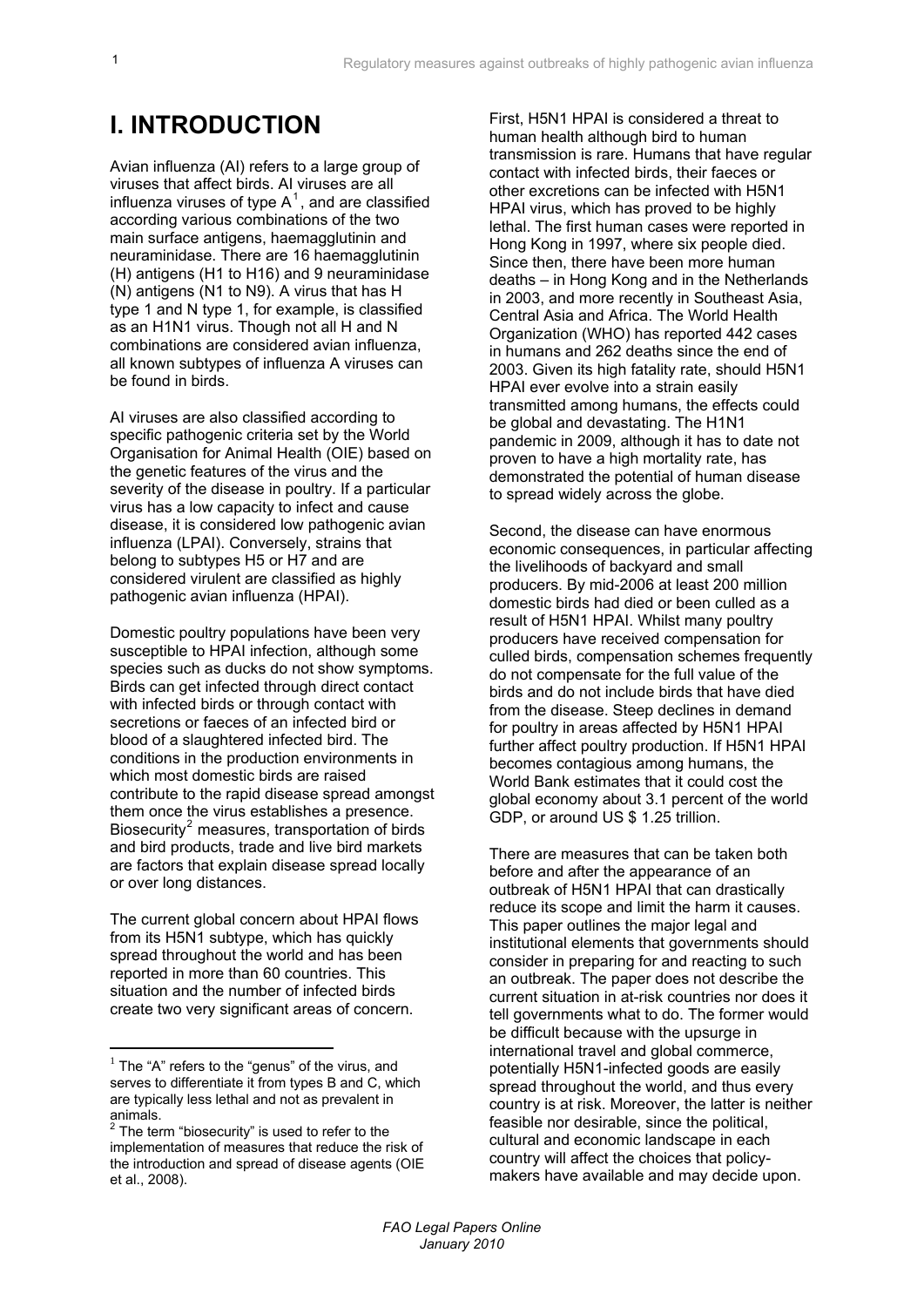Rather, the information contained in this paper should be considered a checklist for planners interested in improving their ability to plan for and to respond rapidly and effectively to an outbreak of H5N1 HPAI. Although the paper outlines measures that are specific to H5N1 HPAI, others may be useful for governments dealing with other diseases. Policy-makers may find the need to address the H5N1 HPAI threat an opportune moment to carry out a broader re-examination of their general animal health policies and planning processes.

This paper is divided into sections addressing the various elements recommended for a government to combat H5N1 HPAI. The first section examines the development of a contingency plan. Next, the paper analyses the legislative framework required to support and implement such a plan. The following section reviews possible methods of funding, and the paper then covers the importance of public awareness campaigns and finally, the need for international communication and regional coordination.

Some countries will be able to implement all of the recommendations or may already have put most of them in place. Other countries will succeed with only a few. The rapidity with which countries are able to act and the scope of their reactions will vary due to the specific circumstances at play in a country or region of the world. For example, countries with good veterinary services and strong surveillance systems and disease response capacities already in place can more easily control and eradicate HPAI. Countries with less-developed veterinary capacities coupled with major risk factors such as high poultry densities and poor biosecurity levels are most likely to be affected by the disease. Such countries, especially those that have smallholder production sectors with high duck populations, are also at risk for serving as a reservoir for the virus, greatly increasing the possibility of future epidemics*.* Whatever their capacities, countries will face the challenge of developing policies and a supportive legislative framework for the poultry industry, which is a dynamic system.

The first step in preparing for an outbreak is to develop a contingency plan, which is addressed in the next section.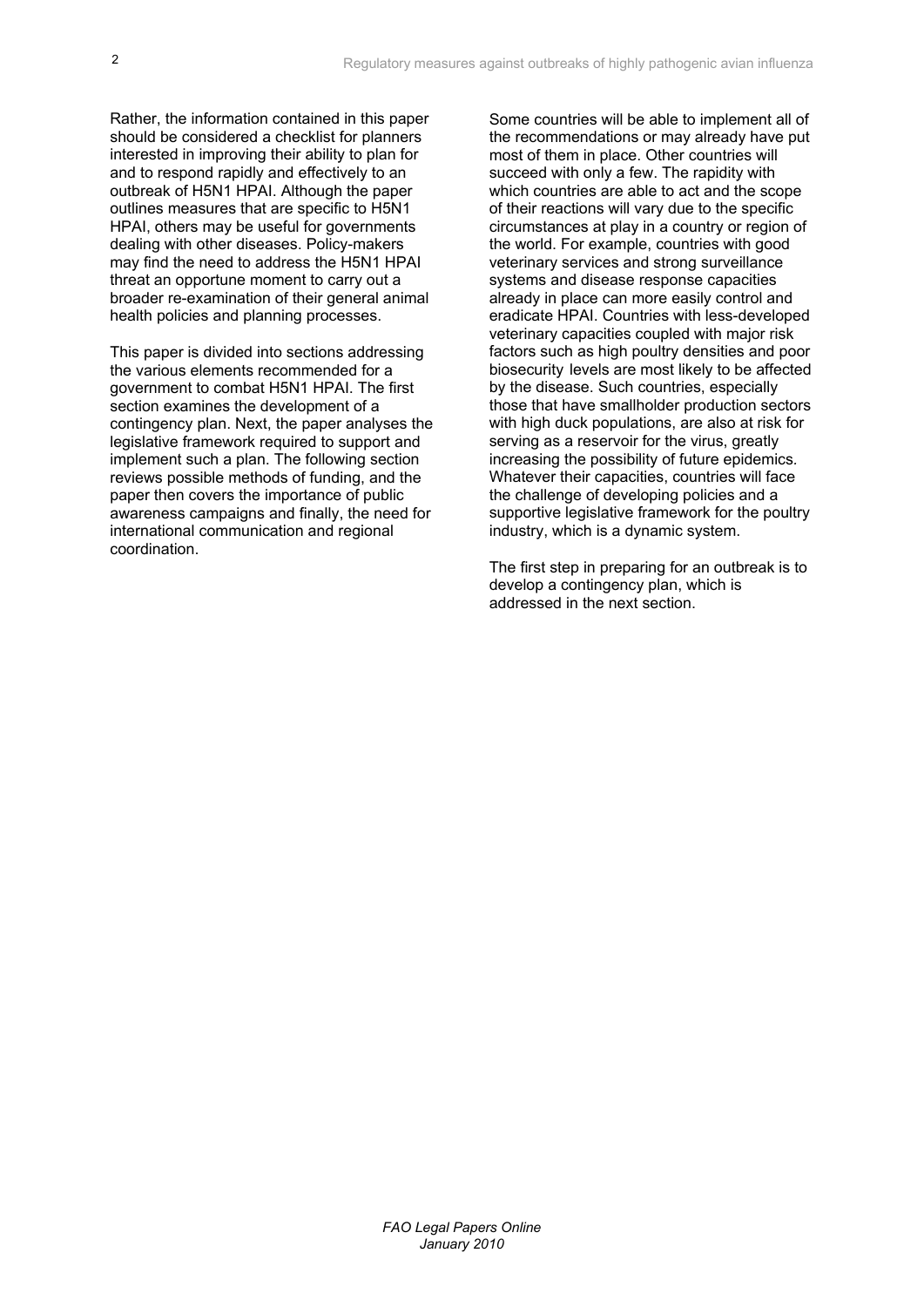# **II. DEVELOPMENT OF A CONTINGENCY PLAN**

Developing a contingency plan before the occurrence of an HPAI outbreak ensures that it is not just when disaster strikes that government and citizens decide who will take action and what action they should take. Rather, the implicated players and their roles are considered and defined in the plan in advance, which facilitates quick action. Planning ahead means that activities can unfold methodically and that time is not lost making decisions that could have been made ahead of time. The FAO publication *Manual on the Preparation of National Animal Disease Emergency Preparedness Plans* is a useful tool for countries wishing to develop a contingency plan for avian influenza. Although not specific to HPAI, the manual applies broad principles of disease control and recommends general strategies for policy-makers wishing to establish a contingency plan. Another useful resource is the multimedia programme entitled "Good Emergency Management Practices" (GEMP), which was developed by FAO's Emergency Prevention System for Transboundary Animal and Plant Pests and Diseases (EMPRES). GEMP is intended to serve as a code of practice for dealing with animal disease emergencies.

The task of developing a contingency plan may be assigned to an established agency or body such as a national disaster organization, emergency preparedness committee or regional disease protection organization. If such an organization does not already exist it may have to be created. It is essential that poultry producers, including smallholders and local organizations, be involved in the preparation of the plan from the outset to ensure that if an outbreak does occur they understand the threat and do not feel that measures are imposed on them in a top-down fashion. This will foster greater compliance with the plan and better results overall.

## **A. Elements of a Plan**

Although each country's plan for HPAI will differ, some elements should always be included. For example, there should be a detailed description of the disease and its status within the country, a resource inventory (of personnel, equipment and existing legislative instruments), a synopsis of government policy with respect to the disease, an action plan and a budget. The contingency

plan should specify the composition of the emergency agency or committee and should clearly define each participant's role. The emergency agency or committee will be responsible for the overall coordination and mobilization of measures to be taken against the disease.

Responsibility for each of the measures will have to be assigned to the relevant agencies and groups. For example, the veterinary service may be responsible for inspecting poultry markets, the police service may be required to monitor quarantined areas and the Ministry of Agriculture may be mobilized to do outreach to poultry producers. Some plans are extremely detailed in the allocation of responsibilities: for example, Papua New Guinea's *National Contingency Plan for Preparedness and Response to an Influenza Pandemic* lists roles and responsibilities of organizations ranging from the Prime Minister's Office to the Papua New Guinea Council of Churches.

The contingency plan should also contain detailed information about the components of the action plan. For example, because a surveillance programme and epidemiological sampling (both discussed below) are essential components of the strategy to combat HPAI, the plan should incorporate the procedures required for each of these. India's *Contingency Plan for Management of Human Cases of Avian Influenza* contains a list of the required items to be included in a veterinary officer sampling kit, as well as an exemplar of an epidemiological inquiry form and precise guidelines for collecting samples from potentially infected persons. These details should be addressed and decided upon ahead of time and included in the contingency plan.

The best plans embody a two-part strategy: how to be ready for the disease when it appears and how to react effectively after the outbreak. In the parlance of emergency effectiveness, these two elements are *early detection* and *early response*. As the terms suggest, a legal and administrative environment must be created so that when the disease appears it can be quickly identified and the relevant information can be passed to the necessary persons or agencies for action. The plan should provide for at least the following elements to facilitate early detection: sensitized poultry keepers; well-trained, mobile and active field staff; and a surveillance system. Early response consists of the activities that follow the identification of a given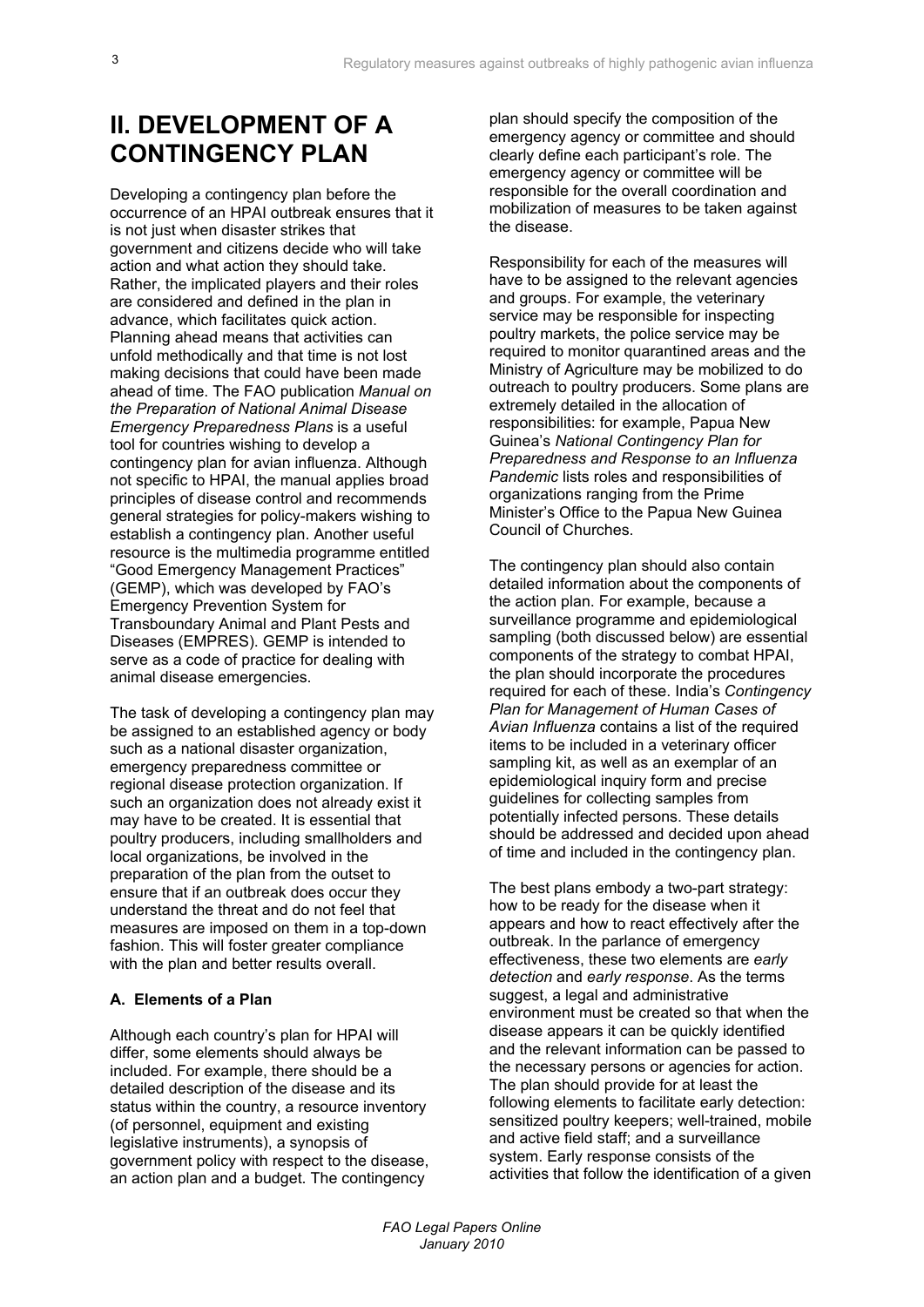animal disease. These activities should be supported by a legal and administrative framework that facilitates rapid disease reporting; a committee or organization with the clear mandate to control the disease; and a series of standard operating procedures which are elaborated based on an inventory of the resources available and which will be applied when the disease appears.

## **B. Institutional and Other Considerations**

As suggested earlier, the precise elements of a country's contingency plan to deal with HPAI will depend on many factors, from economic to cultural and social. When developing the contingency plan, countries should consider whether any of the following factors in the national system may affect the plan's contents and implementation:

#### *1. Government Administration*

The nature of the plan, or for that matter whether there is to be only one plan or several. will depend on the country's system of government. Where there is a strong central government, a single/unitary plan is most likely to ensure an effective emergency response. By contrast, in a federal system or in a decentralized system, regions, states or districts may wish or need to develop their own plans, in line with the degree of autonomy that they generally exercise and that they could be expected to exercise in an emergency. Unless the country is so vast that central coordination is difficult, the optimal strategy is for the smaller political subdivisions to cede control of an emergency response to the national authority. But even where each state or region has its own plan, the plans should be closely coordinated with the national one. Effective and comprehensive action requires that regions, districts or states not exercise autonomy during an emergency.

## *2. Chain of Command*

In some countries, veterinary officials – whether veterinarians, veterinary paraprofessionals or veterinary assistants – are spread throughout the hierarchy of the agriculture ministry and the regions of the country, which means that knowledgeable people are in place in case of an emergency. In other countries, certain regions may lack veterinary expertise, such as rural areas where veterinarians are unwilling to be assigned or where specific veterinary extension agents have been replaced with general field staff who may not have the training to recognize an animal disease problem. In either case, it is important to assess how well the chain of command is likely to function in the case of an emergency. Is it possible that in the absence of a veterinary expert, the initial appearance of the disease will not be recognized with the alarm it should? Are ministry staff sufficiently sensitized to seriously consider a poultry keeper's report that many birds are sick or dying?

To ensure that the chain of command facilitates both early detection and early response, the government should first implement continual training and awareness programmes to inform veterinary workers (public and private) and field staff of the disease, its signs and its seriousness. Second, the government should prepare standing orders informing those field staff exactly whom they should notify if the disease appears and how that notification should take place. The standing orders should also contain instructions on immediate measures that can be taken to address the disease outbreak according to the action plan whilst awaiting further instructions from the central authority. Coordination and rapid communication with key stakeholders including diagnostic laboratories, research institutions and private veterinarians can play an important role in this chain of command, including in the operational and logistical aspects of the response.

## *3. Biosecurity*

Proper biosecurity practices help to decrease the risk of an HPAI outbreak, and for that reason contingency plans often require an assessment and improvement of preventive biosecurity measures at farm level or industry level. Although the structure of each production sector and the available resources will affect the attainable biosecurity level, there are a number of general goals that all sectors can work towards and that can be included in the plan.

For example, access to farms and poultry yards should be controlled as strictly as possible (bioexclusion), with few people having regular contact with birds in order to limit the spread of the infection. Care should be taken that those people who do have contact with birds on one farm do not also have regular contact with other poultry flocks, and that they wash their hands and change their clothing and shoes before entering and upon leaving a poultry yard.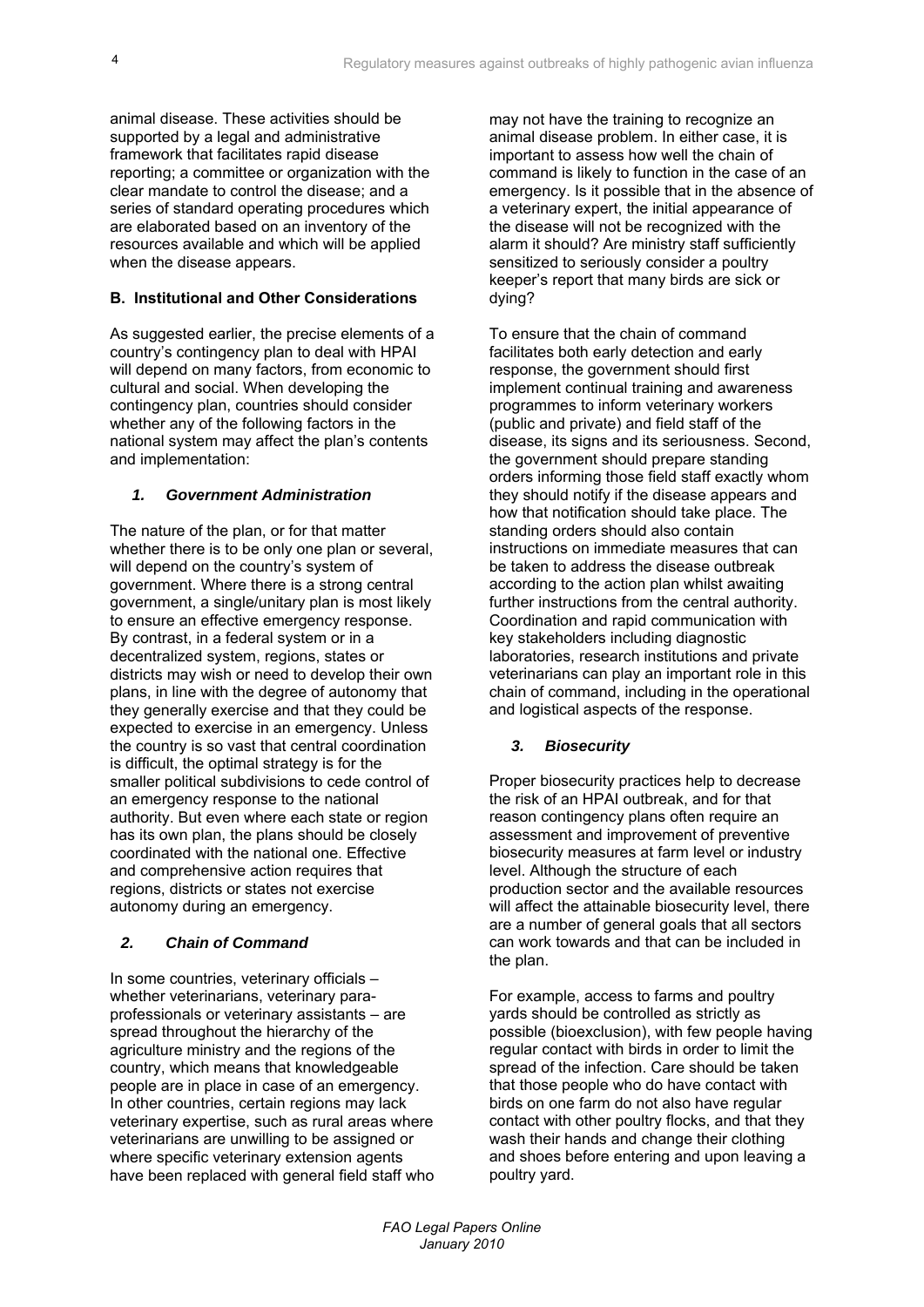In addition to how poultry are raised and kept, biosecurity measures must address methods of transportation and sale as well as slaughter and preparation for cooking, since rules for all of these can prevent or limit infection. The FAO Manual *Preparing for Highly Pathogenic Avian Influenza* sets out more specific biosecurity measures.

The contingency plan should also address the heightened biosecurity measures required in case of a disease outbreak (biocontainment), such as the potential need to reorganize markets and abattoirs and to prohibit or restrict the movement of birds and poultry products from affected areas. There will also be a need to establish conditions for the culling of birds and disposal of carcasses.

## *4. Cultural and Societal Factors*

In most cases, HPAI will strike countries in which a large portion of the population living in rural areas keeps poultry in village or backyard production systems. Therefore, traditional customs and practices may be relevant. Some of the issues that should be considered are:

- Gender and age: are the poultry keepers male or female and has outreach taken this into consideration? Are poultrykeeping registration requirements a barrier for women to engage in poultry production, if they are unable to write? Could other issues exist, such as the presence of widows or predominantly poor women with children whose only means of support is their poultry, and who would therefore be reluctant to notify authorities about sick birds? Are children the ones usually taking care of birds?
- Hospitality: in some cultures, a visit by an important stranger requires that the host give a gift in gratitude. Are poultry keepers hesitating to call the veterinary officer to look at sick poultry because they know that they must then give a bird or two in return? Or are infected birds given to visitors who then take the birds back to their homes and communities?
- Village life: where are poultry kept and under what conditions at village level? How free are birds to wander and intermingle with other flocks (e.g. where the poultry sector developed without much regulation)? Is equipment ever shared or loaned out? Is it regularly disinfected? Are poultry transported and how are they

sold? How linked are villages to marketing systems?

- Cock fighting: cock fighting can expose both humans and birds visiting from other provinces or countries to infected materials. Is cock fighting a significant pastime? Is it localized or are there large national or international tournaments? Is cock fighting legal? Are fighting cocks registered? Do they require vaccinations?
- Environment: are there environmental factors that affect the spread of disease and the efficacy of control measures? Are there water bodies that are used for domestic needs but that also accommodate potentially ill or infected wild migratory birds? Do free range poultry use the same water bodies or wetlands as the wild birds? Is there sufficient land in an infected zone to quarantine birds or to dispose of a large number of dead or culled birds without endangering groundwater supplies?
- Cross-border activities: is there a lot of contact between groups on either side of a porous national border? Is there informal cross-border trade or live poultry markets near the border? Is there a lot of crossborder movement for weddings or cultural or religious events? What is the cultural, political and economic climate on the other side and what would happen in the case of an infection? Is it possible to create cooperative agreements and plans between national authorities?
- Attitude toward government: what is the reputation of the government and the veterinary service? Do people in the area view government representatives as outsiders or corrupt? Would government officers be able to gain the people's trust in order to implement preventative and response measures? Can government representatives be trusted to carry out their duties with accountability?

By assessing whether any of the above factors are relevant in the local context, planners will be able to determine the appropriate measures to include in the contingency plan to make it the most effective. Box 1 highlights the potential success of a well-targeted and organized disease response.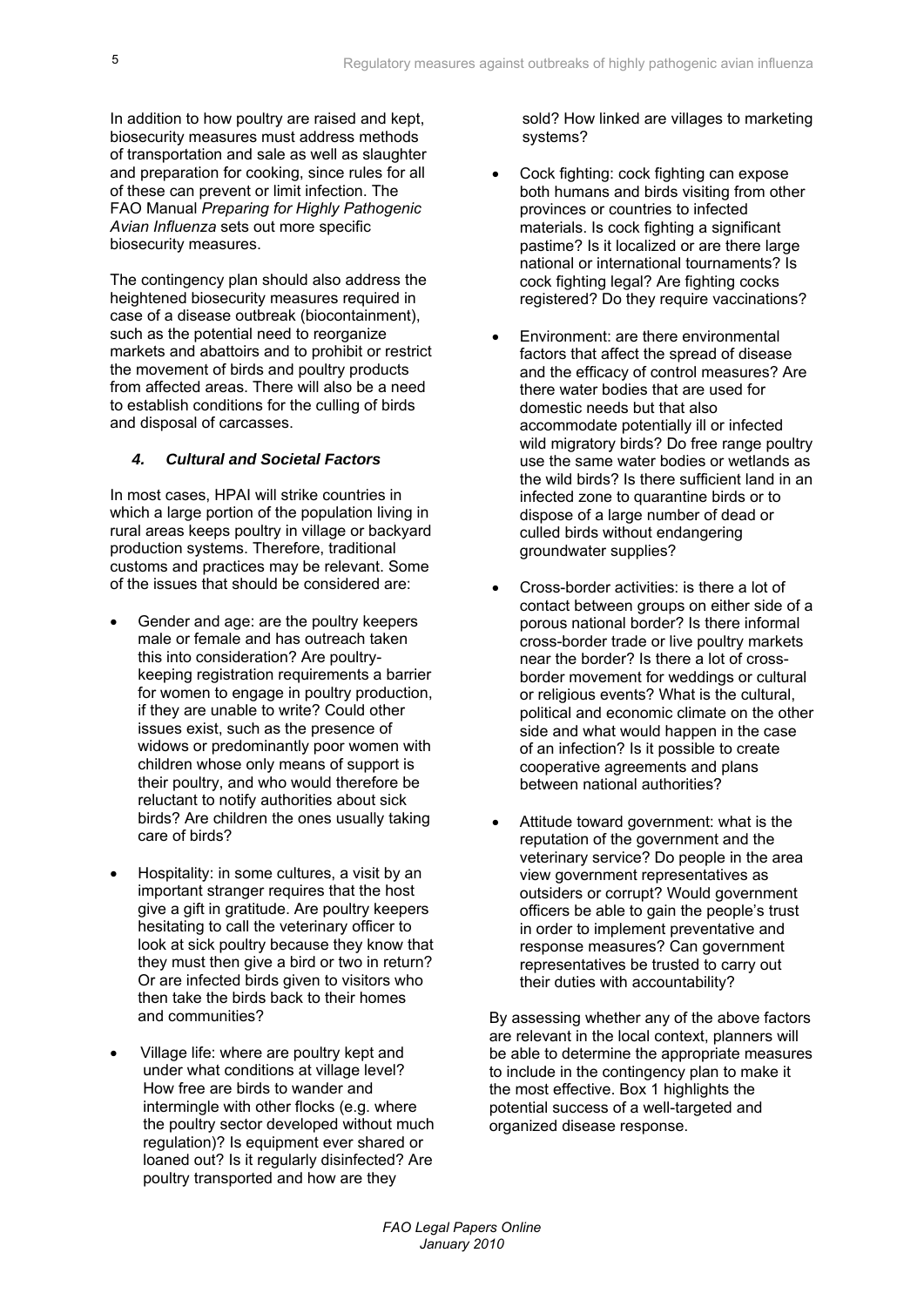#### **Box 1: H5N1 HPAI in Thailand**

Thailand first reported H5N1 in January 2004 and more than half of the country's 76 provinces were quickly affected. Millions of chickens, ducks and geese across the country either died of the disease or were destroyed. Seventeen people were infected and 12 died from the disease. Thailand quickly began to mount a response to the disease, and with assistance from FAO, WHO and the OIE, the government organized a containment effort that relied upon coordination amongst 13 government agencies, the army and the police. The disease has subsequently been brought under control, and not one person has been infected since 2006. In February 2009, Thailand declared itself free from HPAI. According to Dr Oraphan Pasavorakul of the Thailand Bureau of Disease Control, the most important steps taken in Thailand's response were "intense and constant surveillance, . . . fair compensation for culled birds, continuous poultry inspection and control of all poultry movement in the country."

## **III. LEGISLATIVE FRAMEWORK**

#### **A. Assessment of Current Legislation**

In most jurisdictions, implementation of a number of the measures discussed in this paper will require legislative backing. Some countries may already have the necessary legislative instruments and procedures in place, whilst others must work to develop a legal framework to govern disease-fighting activities. Generally, existing legislative measures apply broadly to all animal diseases and do not need to be specific to HPAI. The first step will be to collect the existing legislation – parliamentary-level as well as subsidiary instruments and local by-laws – relevant to the control of HPAI. Once the existing legislation has been collected, it should be reviewed and assessed to determine whether it covers the important issues or whether there are overlaps or gaps. What follows is a guideline for carrying out an assessment of legislative frameworks to combat HPAI. Governments must assess their existing legislation and determine whether all required personnel, veterinary officers, health inspectors and officials, police services and outreach workers are identified, prepared and have their roles and duties defined in the case of an outbreak of HPAI. If the current legislation does not cover all of the contingency plan requirements, these must be addressed before an emergency situation occurs in order to ensure a successful response. The Development Law Service of the FAO Legal Office provides assistance to FAO member countries in the assessment and evaluation of their veterinary legislative frameworks, whilst also assisting with legislative drafting to cover any gaps. Most recently FAO has worked in Rwanda, Timor-Leste and Central America on veterinary legislative matters, and assisted two regional organizations in Francophone West Africa on the harmonization of veterinary legislative frameworks.

An assessment of existing legislation pertaining to an outbreak of HPAI should ask the following general questions:

 *What type of animal health legislation is in place? Is there an Animal Disease Act? An Animal Quarantine Act? An Importation of Animals Act?* 

Depending on their legal systems, histories, legislative structures and veterinary policies, different jurisdictions will have different types of laws in place. No one framework is better than another: the key will be whether the constellation of existing laws empowers the government to carry out the needed prevention and response activities, or whether there are overlaps and gaps.

 *Is the existing legislation comprehensive, i.e. does it provide for all the required powers and measures necessary to fight an H5N1 HPAI outbreak?* 

Section B will outline the details of these powers and measures.

*Is the legislation up to date?*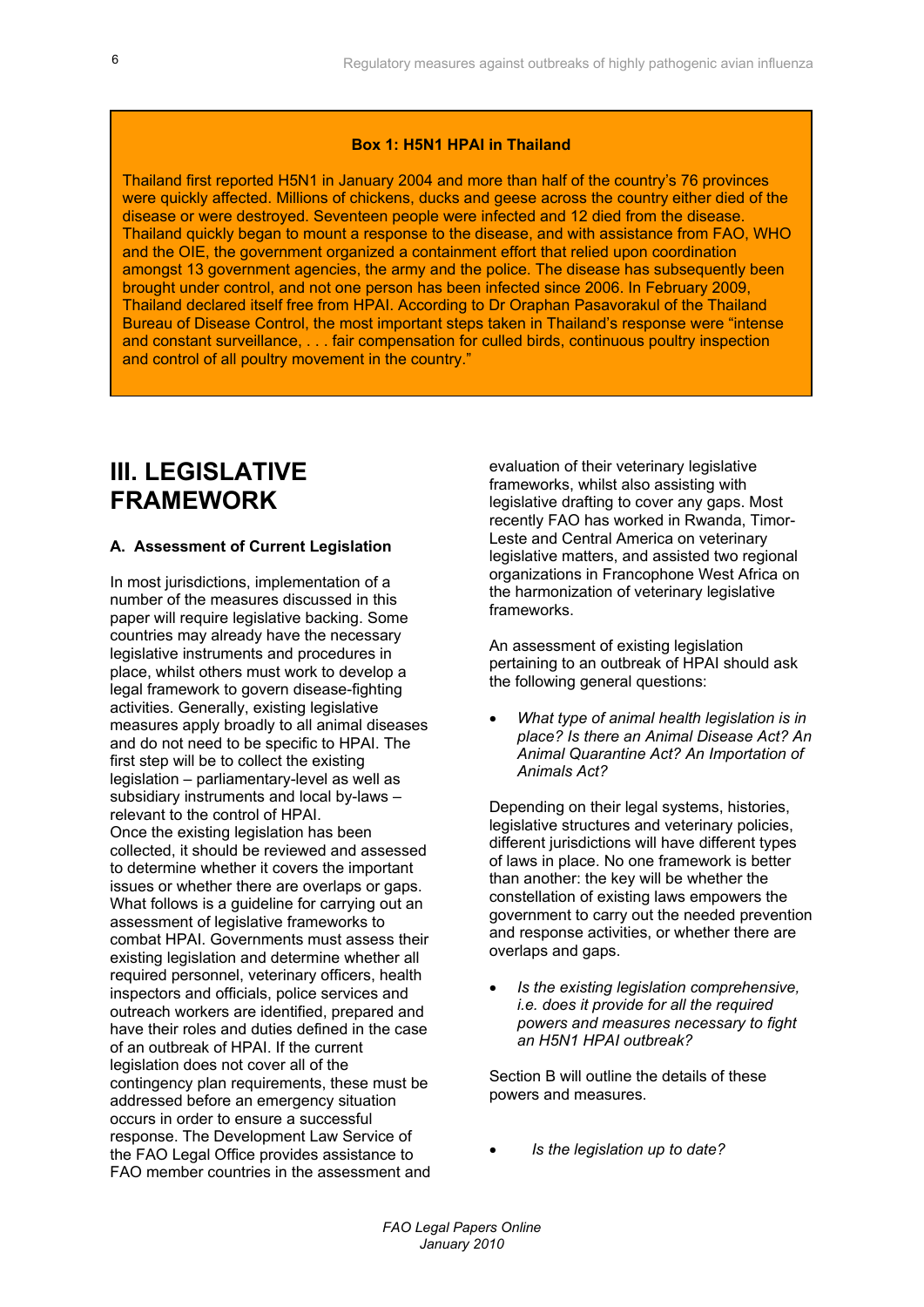Any legislation that is comprehensive and effective is good legislation regardless of when it was enacted. On the other hand, depending on the age of the legislation it may not be in accord with the rules of international or regional organizations of which the country is a member, such as the World Trade Organization (WTO). If the country is a member of the WTO, for example, any animal health measures would have to be scientifically justified and based on risk assessment or they could violate the Agreement on the Application of Sanitary and Phytosanitary Measures (SPS Agreement), which came into force in 1995. Older legislation (especially technical regulations and rules) may also not reflect the latest scientific knowledge or concepts relating to disease transmission or animal welfare issues.

#### *Is there legislation governing the veterinary profession?*

Is there a Veterinary Professions Act, a Veterinary Services Act or an Act creating a Veterinary Council? Generally, countries have laws requiring that veterinarians have received a certain education and passed certain requirements in order to work with animals. The legislation may also list certain activities that must be performed by veterinarians rather than para-veterinarians or village animal health workers, although this is worth taking a closer look since it can be problematic where there are disease outbreaks. In an animal health emergency, all experienced health workers must be mobilized regardless of their status; in fact, local animal health workers may be better suited to ensure cooperation within rural villages if strangers are not trusted. Village animal health workers can also be employed to do outreach where not enough qualified veterinarians are available. Countries can use the OIE Tool for the Evaluation of Performance of Veterinary Services (OIE-PVS Tool) to identify gaps and weaknesses in their veterinary infrastructure, including with respect to the veterinary profession.

 *Is there a disaster relief act and does it make the contingency plan for animal diseases legally binding?* 

Is there an Act that creates a national disaster organization? Is the national disaster organization empowered to legally adopt a contingency plan?

### *Are there local regulations or rules that govern animal husbandry?*

Some relevant rules may already be in place in local ordinances, such as restrictions on where poultry breeding farms may be situated and any sanitary measures they must follow. Any such local requirements should be collected, listed and analysed before the national contingency plan is formulated. As noted earlier, to ensure consistency and to prevent gaps in the imposition of emergency measures, the central government should retain primary authority in the case of an outbreak even where local authorities are empowered under local rules to carry out certain tasks.

 *Is there other legislation not directly related to HPAI that may be useful in controlling an outbreak of animal disease?* 

Besides the main animal health act, there may be other laws or regulations which should be considered when surveying existing legislation. For example, are poultry keepers and farms required to be registered and if so, what size farms are covered? A list of poultry producers in an area can be an invaluable tool to effectively monitor and control HPAI, yet the existing legislation may only require registration of the larger farms. Policy-makers will have to assess the risks posed by small producers and balance those against the difficulty and expense of registering flocks with less than a minimum number of birds. The local context will be key.

There may also be legislation on animal movement and legislation regarding animal transport and animal welfare. Legislation may also cover the registration and operation of diagnostic laboratories. Expert legal advice can assist the government in identifying the constellation of legal provisions that is or will be relevant to the control of HPAI outbreaks in the country.

#### **B. Necessary Elements of National Legislation**

A legislative framework that will enable a quick and effective response in the event of an outbreak of H5N1 HPAI should contain many or most of the elements in the bullets to follow. The discussion following each bullet outlines the justification for the element to be included in animal disease legislation, and where possible includes illustrative examples from existing national laws and regulations.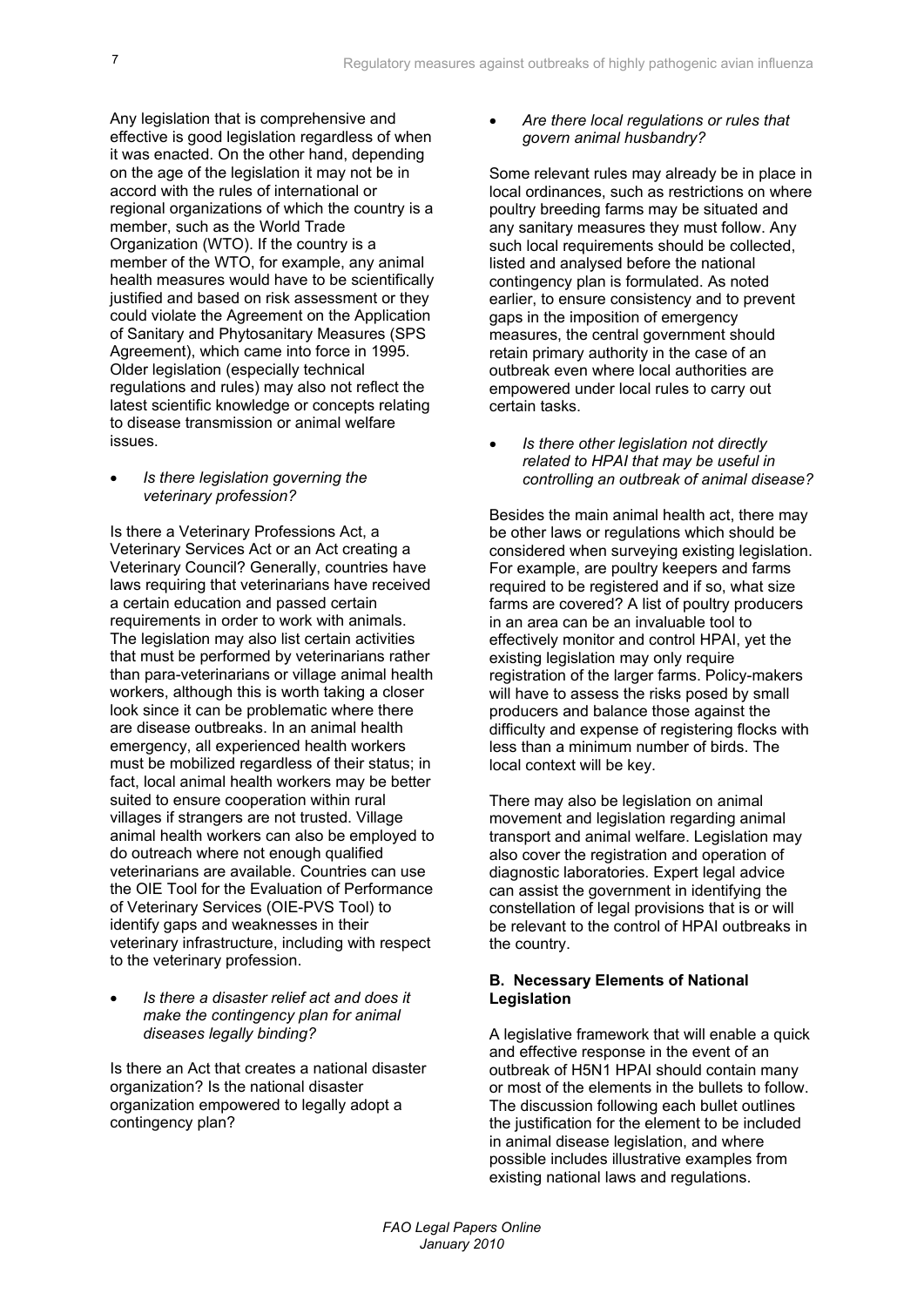The question of whether new legislation should be parliamentary-level or subsidiary (i.e. issued as a regulation or ministerial decree) will depend on a number of factors, including the structure of the legal system and the legislative tradition. In general, parliamentarylevel legislation is kept as basic as possible, whilst the details and specific requirements are defined in subsidiary legislation, such as regulations. This structure serves a number of functions. First, keeping the parliamentarylevel legislation very general makes it easier to pass into law, because there are fewer details for different interest groups to find objectionable. Second, allowing for the details to be defined in regulations means that any changes based on recent scientific advancements or altered political circumstances can be effected without having to go through the lengthy and time-consuming parliamentary process.

The subsidiary legislation should use the parliamentary-level legislation as a framework on which to build. At the same time, every

effort should be made to ensure that the subsidiary regulation completely fills out the framework and creates a comprehensive whole in its own right. This is to ensure that if the main act is repealed on some future date, the system developed through the subsidiary legislation remains intact. The repealing legislation can provide that all subsidiary regulations issued under the repealed act remain valid as if made under the new act, unless and until they are specifically repealed – but this is only effective if the system created by the subsidiary instruments is well-designed and effective without the principal act.

Subsidiary legislation is limited, however, in that it should only serve the purposes and objectives of the main act. Because subsidiary legislation is interpreted by reference to the main legislation, it may be subject to challenge if it exceeds that scope of authority. Grants of official powers, for example, should always occur in the main legislation and never in the subsidiary legislation. See Box 2, below, for an example of the legislative structure.

#### **Box 2: Tanzania's Animal Diseases Act of 2003**

Tanzania's parliamentary-level legislation, the Animal Disease Act of 2003, provides various government agents with general authorities and then relies on the Minister to prescribe subsidiary legislation to complete the details. For example, the Act grants the Director for Veterinary Services the power to institute quarantine measures. The specifics, however, such as the technical steps taken to define the quarantine area, are included in the subsidiary legislation (regulations). Similarly, the Act requires that compensation be paid to owners of culled animals but relies on regulations to determine the amount of compensation and to set out the specific claims procedures. The Act maintains the same general structure – creating broad legislative duties and calling for regulations to determine the specifics – for animal registration, for lists of notifiable diseases, for establishing and operating hatcheries, for compulsory disease control measures and for rules governing movement of animals, amongst other things.

Although this section provides some recommendations of what should be included at the parliamentary level and what at the subsidiary level, the decision will ultimately rest with the government designing the system. The same holds true for whether the legislation will be drafted so as to specifically target HPAI or will more broadly address all animal diseases. As noted earlier, many countries are viewing the current need to address potential H5N1 HPAI outbreaks as an opportunity to review their animal health policies and veterinary legislative frameworks more broadly. Circumstances will differ by country and by region, depending on priorities and needs.

#### *1. List of Notifiable Diseases*

A priority list of notifiable diseases is an essential part of a national (or sub-national) veterinary legal framework, as it contains all the diseases to which the legislation applies. Many countries base their lists on the OIE list (~100 animal diseases). The priority list can be an annex or schedule to the parliamentarylevel Animal Diseases Act so that diseases may be added or changed as needed. For example, the Malaysia Animal Act takes this approach and includes the list of diseases as an appendix to the Act. Other legislation, such as the Animal Diseases Act of the State of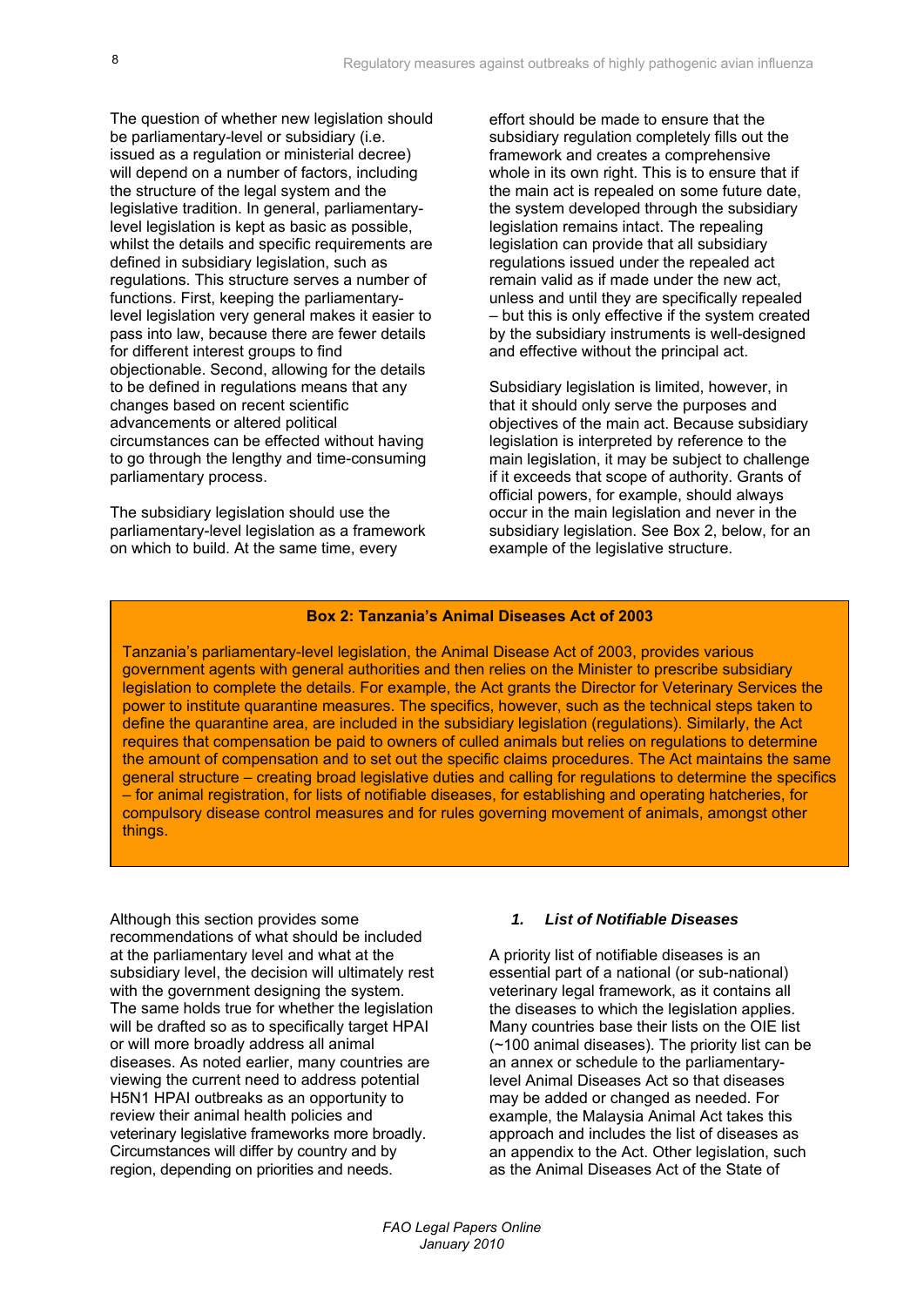New South Wales in Australia, includes a list of diseases within the Act itself and then grants authority to the Minister or to the relevant regulatory body to declare additional diseases, based on risk assessment. The legislation will also usually impose a duty on the Minister or relevant regulatory body to periodically update the list and publish any changes.

## *2. Powers of Delegation*

The Minister must be able to delegate certain powers to the head of veterinary services (usually the Chief Veterinary Officer ("CVO")) or to other officials. During an emergency, when there may not be enough staff to cover all necessary tasks, the Minister must also be able to press into service other ministry personnel and in some circumstances, private veterinarians. For example, the Estonia Infectious Animal Disease Control Act grants the Veterinary and Food Board – the body tasked with creating the contingency plan and with implementing many of the response measures – the right to require supervisory officials and authorised veterinarians to carry out disease control activities outside their area of work.

To the greatest extent possible, these considerations should be debated and agreed prior to any outbreak. For example, the government could create pre-existing contractual relationships with private veterinary organizations, universities or other research institutes to provide essential services during an animal health emergency. Such agreements could also be signed before with the national veterinary association to cover issues such as the terms of hiring and remuneration for private sector veterinarians if they are needed to help with vaccinations or other activities.

Although the legislation will usually assign primary responsibility to the Minister, the actual implementation will likely be carried out by the CVO or some other individual or group to whom the Minister has delegated authority. International norms and practical experience suggest that emergency diseases like HPAI are best controlled where the CVO has primary implementing authority. To avoid confusion, the remainder of this paper will refer to the responsible or implementing party as the "competent authority".

#### *3. Power to Impose and Lift Quarantine*

The competent authority must have the power to declare affected areas under quarantine, meaning that it may restrict ingress and egress from the area as well as the sale of animals and animal products (or poultry and poultry products) within that area. The order should clearly identify the objects and animals/birds to which it applies. It should also clearly identify the areas that are under quarantine and the conditions that need to be met in order for the competent authority to lift the quarantine order. If the country is a member of the WTO then, as noted earlier, the SPS Agreement requires quarantine restrictions and restrictions on imports to have a scientific basis and to be based on risk assessment. The *OIE Terrestrial Animal Health Code* (OIE Code) standards satisfy the risk assessment requirements.

Mexico, for example, includes many of these components in its National Law on Animal Health. The legislation assigns the Secretary of Agriculture, Livestock, Rural Development, Fish and Food, in coordination with the Secretary of Health, the role of establishing animal health campaigns – including imposing quarantines. For quarantines, the Secretary must specify the disease leading to the quarantine, the objective and type of quarantine, the geographic limits, the affected objects and animals and the requirements for the lifting of the quarantine order.

#### *4. Assistance from Forces of Public Order*

The competent authority must have the ability to request the assistance of law enforcement services in carrying out control measures associated with quarantine and prevention of disease spread. Control measures could include searching markets, farms, private homes and villages; stopping individuals from trying to cross from quarantined to unquarantined areas; and seizing or destroying infected poultry or products. The Australia Animal Diseases Act, for example, specifically grants the Director of Veterinary Hygiene the authority to direct police officers to take actions necessary to control the spread of diseases, including searching, seizing and restricting movement. Similarly, the Tanzania Animal Diseases Act specifically grants police officers the authority to search, seize and arrest in furtherance of the Act. The Act also grants authority to inspectors to demand police assistance in ensuring compliance with the Act.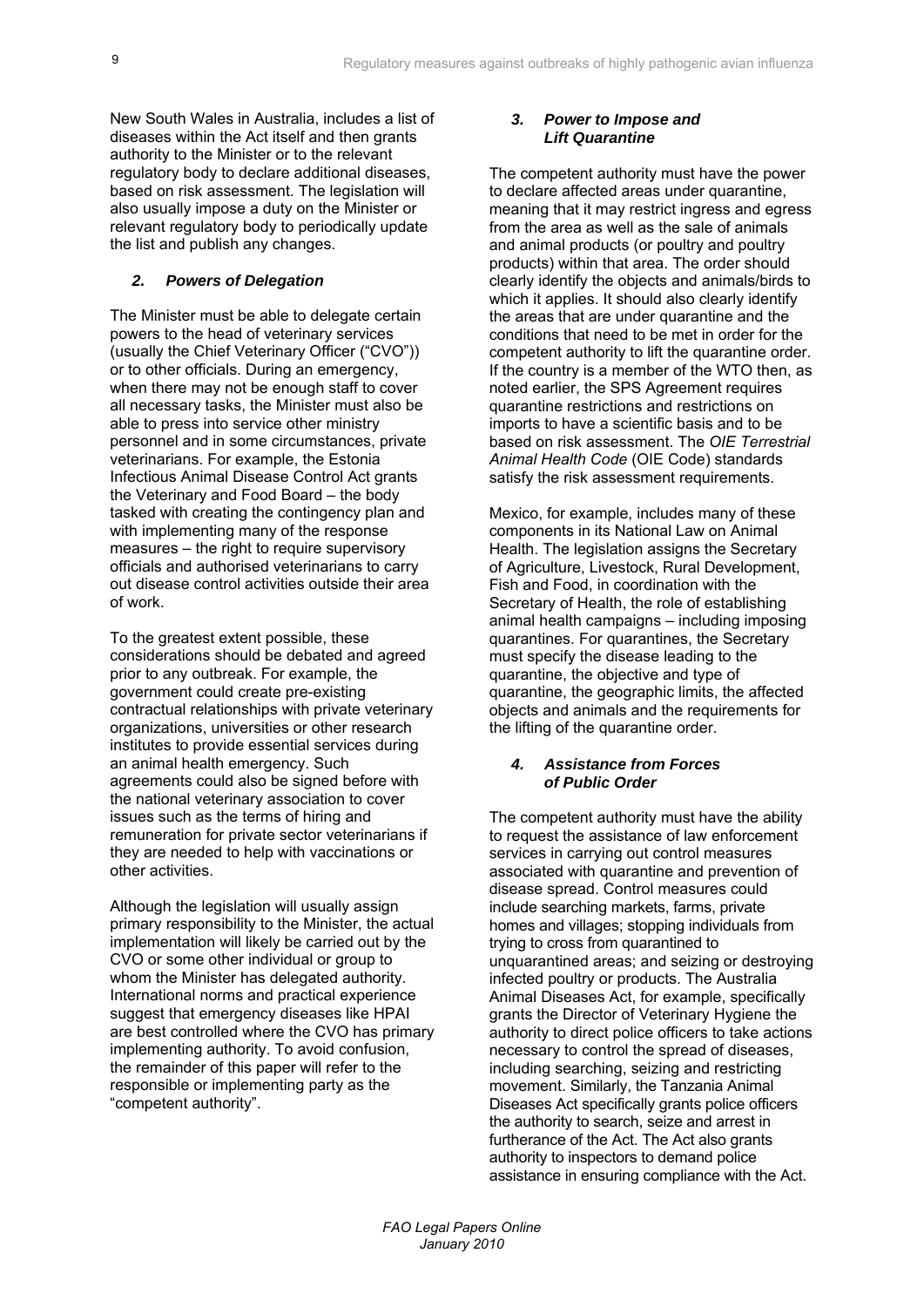## *5. Import controls*

Governments must exercise control over the importation of animals and animal products to prevent the introduction or spread of notifiable diseases such as H5N1 HPAI. In most legislation this will be achieved by requiring import permits. Although the specific requirements for the issuance of an import permit are often left for regulations, in order to satisfy the SPS Agreement they should be based on risk assessment, they should be published in advance of promulgation so that importing parties have a chance to adapt to the requirements, and they should be continually reviewed and updated.

Import control legislation may prove more effective if it allows for some flexibility. Import permit exceptions can help facilitate importation of animals for scientific research or other purposes. One example is the Bahamas Animal Contagious Disease (Import Control) Regulations, which prohibit importation of animals without import permits but allow the Director of Agriculture to authorise importation without a permit where the Director considers that the importation is justified given the circumstances and that the animal is not diseased.

Allowing for import flexibility can also provide trade benefits. If the disease is present in the exporting country, the two countries may be able to minimize trade disruptions by working to agree on established areas or sectors with animal or poultry populations that are considered free of the disease (through zoning or compartmentalization) and allowing importation of animals or birds from those areas. The OIE Code provides further guidelines for import controls that will minimize trade disruptions.

#### *6. Power to Declare Emergency/Access to Funds*

The competent authority must have the authority to declare an animal disease emergency, which triggers the release of funds to take measures against the disease. The money should come from a fund specifically created for the purpose of addressing the emergency. For example, draft legislation in Timor-Leste (2009) establishes an Animal Disease Emergency Fund to be supplied with all necessary resources to enable the national veterinary authority to respond to an outbreak in the country. The resources are to be made available to the authority immediately upon the

Minister's declaration of an animal disease emergency within the meaning of the legislation. The legislation may also establish some restrictions on when the fund can be accessed and for what purposes. The Animal Diseases Act of New South Wales in Australia, for example, specifically limits use of the Emergency Animal Diseases Compensation and Eradication Fund for diseases that fall within the Act. The fund is to be used for expenses directly connected with controlling, eradicating or preventing the spread of applicable diseases, with an exception for wages of public servants who are or would be employed regardless of whether an outbreak occurs.

## *7. Surveillance*

For early detection of animal diseases, the competent authority should be responsible for maintaining a disease surveillance programme. At the very least, the competent authority should perform regular inspections and sampling. For HPAI concerns, these inspections should cover some or all of the following locations: farms and poultry keeping areas (including villages and homes where poultry are allowed to roam free); wild bird areas or wetlands, borders, ports and airports; markets and slaughterhouses; poultry and poultry products (such as eggs and feathers); veterinary medicines and facilities; and animal feeds. The OIE Code offers specific guidance for surveillance methods.

In some countries, for historical reasons or because of understaffing, the health ministry conducts meat inspections. Expert consensus, as reflected in the OIE Code, establishes that meat inspection is a core responsibility of the veterinary services. The veterinary service should develop relevant inspection programmes for animals and animal products and should retain the final responsibility for satisfactory performance of any delegated activities. China's Animal Epidemic Prevention Law, for example, creates Animal Health Supervision Institutions, staffed with officially registered veterinarians, to perform inspections. The Law provides the institutions with a mandate to supervise the breeding. slaughter, trade, isolation and transport of animals. The institutions are also charged with supervising the production, trade, processing, storage and transportation of animal products. The Law specifically grants the institutions authority to sample and detain animals and animal products, enter relevant sites to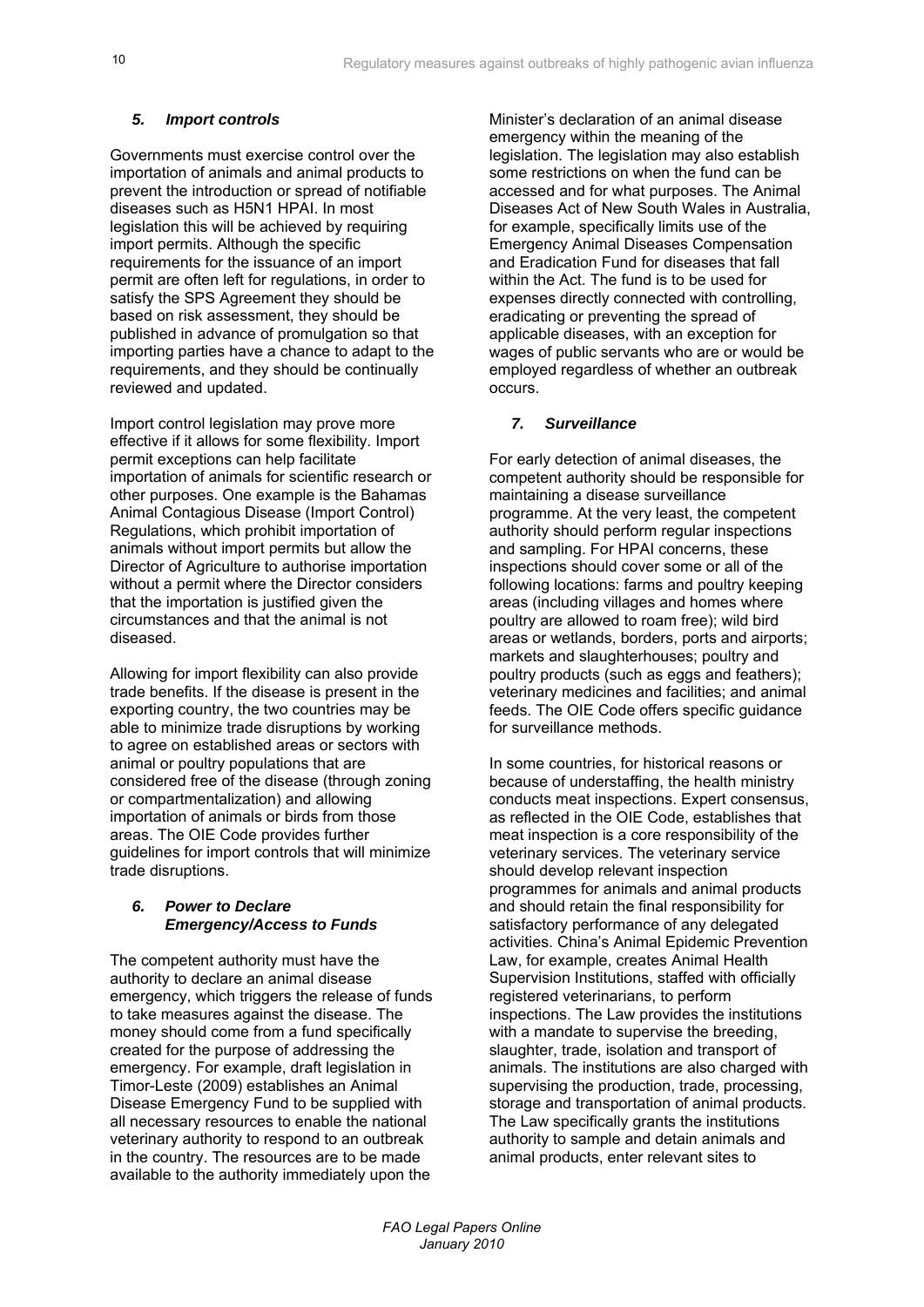investigate and take evidence, make spot inspections and check quarantine certificates.

## *8. Reporting Requirements*

The legislation must impose a duty on government officials (veterinary workers and health officials, field staff, police and border guards) and private citizens (farmers and poultry keepers, private veterinarians and physicians) to report their suspicions of the appearance of notifiable diseases such as HPAI. Timely reporting is a critical aspect of any surveillance system and may help identify changes in virus activity with sufficient time to prevent disease spread or to control an outbreak. Malaysia's Animals Act, for example, imposes a duty to report animals reasonably suspected to be infected from or to have died of a disease listed in the Act. The reports must be made to a veterinarian or to the nearest police station. If the police station receives the report, the Act imposes a duty on the officer in charge to forward the report to the nearest veterinary authority. The Act also imposes a duty on an owner to confine and isolate, until a veterinary authority arrives, infected animals as well as any animals that have been in contact with the infected animal(s).

As noted earlier, because parliamentary-level acts are generally kept as basic as possible, the specific information that the report must contain will likely be defined in a regulation but should include at least the following: the suspected disease, the exact geographic location of the potential outbreak, the locations of affected farms, the species affected, the approximate number of sick or dead animals or birds, the approximate number of at-risk animals on the premises, a description of the clinical signs and lesions observed, the dates of observation and reporting and the initial disease control actions taken and vaccination status if vaccines are part of the official control programme. There should also be a system to communicate throughout the country the disease situation, control measures and other activities being undertaken.

Because farmers and private veterinarians are perhaps the most likely persons to detect the presence of a disease, ensuring cooperation between the private and public sectors is important for the reporting system to function well. One way to facilitate cooperation is to ensure that private veterinarians and farmers are involved in the contingency planning process, as mentioned above. Another strategy is to officially involve private

veterinarians in some public veterinary tasks, depending on their level of knowledge and experience and assuming that this is permissible under the existing legislative framework.

The legislation can also specifically set out a chain of reporting and command, as has been done in the draft legislation in Timor-Leste. There, the draft includes a specific provision setting out the chain of command from local actors to the central government and from the central government to the field.

There should also be an established system for reporting confirmed cases to international organizations and the international community, in accordance with OIE guidelines.

### *9. Animal and Farm Registration/Identification Scheme*

In order to develop an action plan, the competent authority must have reliable information on where animals are kept in the country, the production systems, how many animals there are and of what species. This information can help achieve more effective and targeted responses, such as surveillance procedures, preventive or control measures and compensation schemes (discussed below) designed and implemented based on accurate data. The legislation should create a registration scheme and identify which animals are required to be registered within the system.

To control HPAI, the legislation should require registration of all poultry producers and their birds, although successful registration programmes will always depend to some extent on industry cooperation. One way to provide incentives for poultry producers to register their flocks is to limit compensation for unregistered flocks to a pre-determined flock size. All producers with flocks above the selected size would make sure to register in order to protect themselves in case their birds are culled. The selected flock size could vary depending on the structure of the poultry industry and the resources available to the competent authority to monitor the registration programme and maintain surveillance of registered flocks.

Although full and detailed registration is the ultimate goal, this will probably never be economically or administratively feasible, especially in countries with many smaller, backyard producers. Nonetheless, small-scale poultry producers and backyard production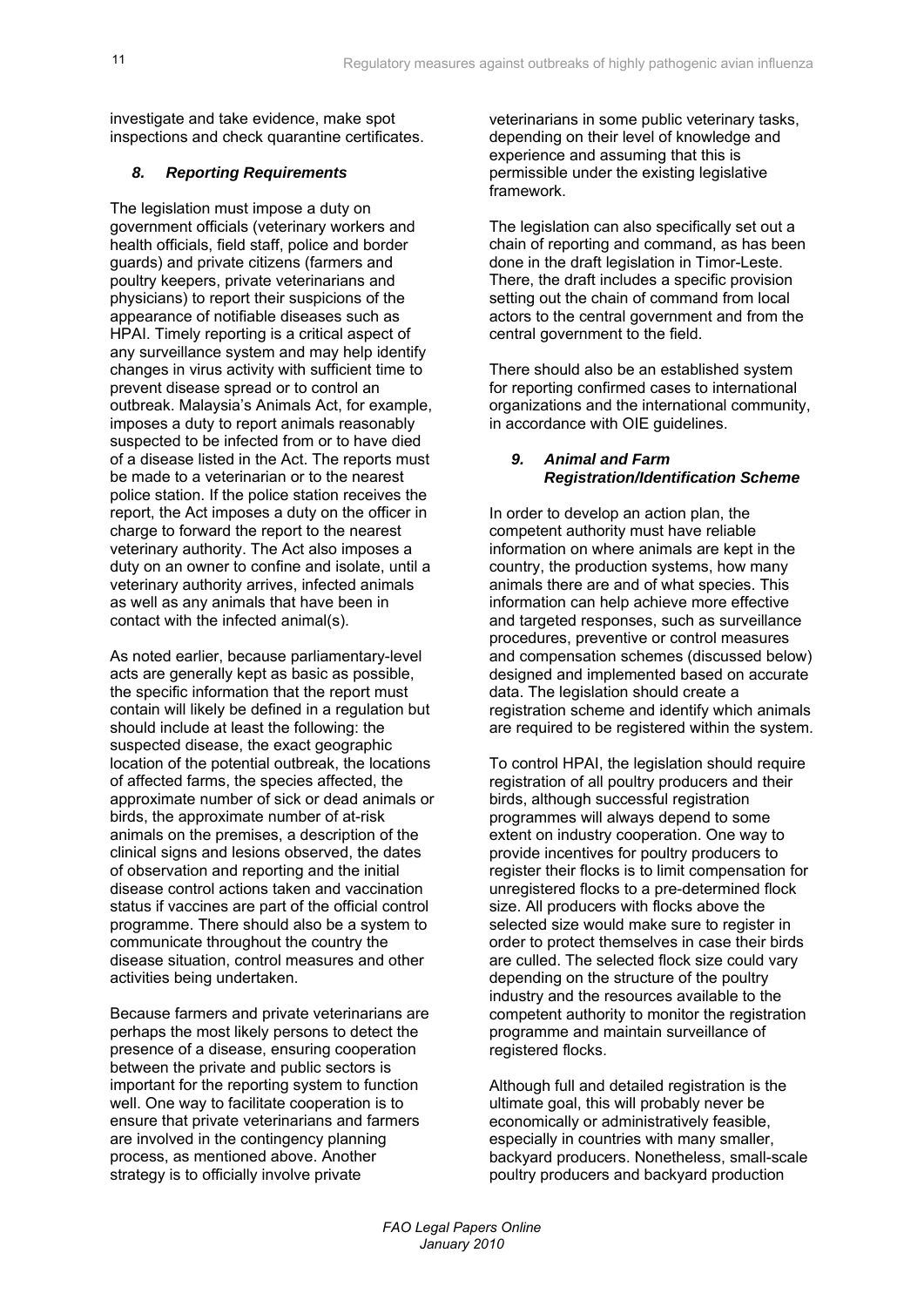systems should be included in the registration system, because proper epidemiological analysis and efficient compensation programmes require data on all poultry flocks. One way to gather data on small-scale poultry producers is to perform a regular poultry census. Another method is to create mechanisms to register smaller flocks in the aggregate, perhaps for all the poultry kept in one village or in one specified region. These entities could be treated the same as larger flocks in order to ease the administrative costs but would still be able to provide valuable data in the fight against the disease, especially because village flocks often intermingle and can be treated as a single epidemiological unit.

For the quickest response and reaction, animal and farm identification systems should be in place long before any disease outbreak occurs. As an example, in reacting to its 2004 outbreaks, Thailand noticed that the majority of cases were from free-range duck farms and farms with limited biosecurity measures. Without comprehensive identification data, however, Thailand had no way to immediately target all such farms to improve biosecurity measures, and was forced to design and implement a registration requirement in the midst of the crisis.

#### *10. Collect, Manage and Analyse Epidemiological Data*

There should be a unit responsible for regularly collecting and analysing epidemiological data. An expert body that has access to all of the national infection reports and that is familiar with the epidemiology of H5N1 HPAI (reservoirs of infection and disseminating factors) can evaluate the nation's disease situation and provide timely advice on the most effective prevention and control strategies. Honduras, for example, assigns this role to its National Service of Agricultural Health (SENASA) through legislation (the Regulation on Epidemiological Surveillance of Animal Health). SENASA is mandated to collect, evaluate and interpret epidemiological data from around the country and then distribute information and provide recommendations for disease response.

Countries that lack the expertise or specially equipped laboratories needed to run necessary tests for confirming disease diagnosis can look to a number of sources for assistance. OIE and FAO recently established a worldwide network of influenza expertise, OFFLU, which can offer technical advice in the diagnosis and analysis of influenza viruses including H5N1 HPAI. Additionally, OIE supports reference laboratories around the world which can help provide necessary laboratory materials and reagents and also independently test samples and confirm national test results.

Effectively managing the large amounts of data needed for a proper analysis of the status of H5N1 requires a well-designed database system, especially once an outbreak has occurred and the data needs to be accessed and analysed efficiently. Many systems have already been created and are available for use, such as the FAO-designed and supported system, TADinfo. TADinfo is a data management system that includes modules for field observations, abattoir observations, active disease surveillance and livestock census and vaccination. It has been deployed to more than 35 countries around the world. Countries with database programmes already in place may wish to supplement them with a simple, purpose-designed spreadsheet or relational database system.

## *11. Vaccination*

The competent authority should have the authority to implement vaccination programmes and to create vaccine banks to secure an adequate supply of quality vaccines. Although culling affected populations is still the preferred means of controlling an outbreak of H5N1 HPAI (Thailand, for example, avoided vaccinations altogether and focused on culling), vaccination can provide effective protection against the virus. However, vaccination should always be applied alongside other preventive measures such as surveillance, culling, biosecurity and movement restrictions. Even if the measures taken fail to completely eliminate HPAI, vaccination reduces susceptibility to the virus and decreases viral shedding, reducing the viral load in the environment.

Vaccination programmes should have an exit strategy and should not be considered a permanent measure. Every vaccination programme should be paired with epidemiological studies and careful surveillance activities to evaluate its coverage and response so that the competent authority can determine if the programme is still needed and so that vaccinations can be more precisely applied. Colombia, for example, in Law No. 1255 of 28 November 2008, assigns responsibility for authorizing and controlling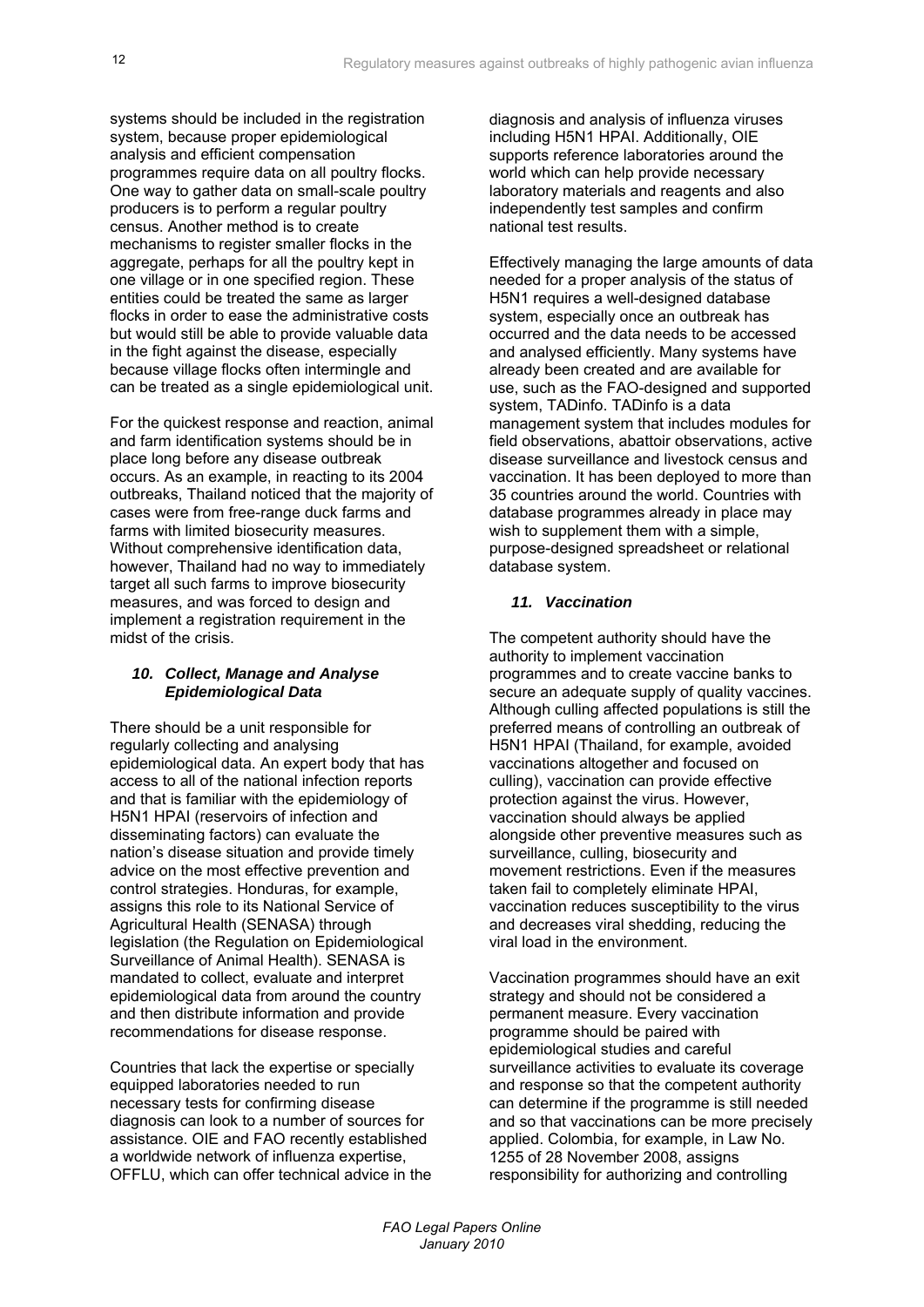vaccinations with the Colombian Agricultural Institute and requires the Institute to perform subsequent review of the vaccination programme. Proper design and application of vaccination strategies can also provide benefits beyond making the programme more effective, because satisfying OIE vaccination recommendations helps minimize barriers to trade.

## *12. Culling*

Once an outbreak has occurred, the competent authority must have the authority to cull animals affected by the disease. For HPAI, culling sick and susceptible birds in the vicinity of outbreaks is the preferred method for disease control. The Singapore Animals and Birds Act, for example, grants wide authority to the Director-General of Agri-Food and Veterinary Services to require the destruction of animals known to be infected, animals reasonably believed to be infected or exposed to the disease and animals the Director-General believes are able to perpetuate the disease.

Although the parliamentary-level legislation will grant the authority to cull, the subsidiary legislation will generally contain the details such as who should carry out the culling, how culling should occur, how to properly dispose of the poultry carcasses, how the pens, culling areas and burial areas should be decontaminated and when restocking should occur. There should also be a clear mandate to create accurate and detailed records of the number, age, species and use of culled birds, which is critical to maintain community trust and to limit compensation disputes.<sup>3</sup>

Generally, culling is performed by rapid response teams (made up of veterinarians, animal handlers, animal killing personnel and carcass disposal personnel) that can quickly mobilize if an outbreak occurs. Animal welfare is a significant concern, and for that reason many countries will have legislation addressing the issue. Tanzania's Animal Welfare Act, for example, requires that killing for disease control purposes take into account the welfare of the animal and employ the most humane method available according to the circumstances. The OIE Code offers suggestions on how to efficiently and humanely cull flocks: the general principles require that the procedures used result in

immediate death or loss of consciousness leading to death, and that they be regularly monitored to ensure that they are consistent with regard to animal welfare, operator safety and biosecurity.

The driving concern behind selecting a method of disposal is to limit the risk of exposure to the infected carcasses. The FAO Manual *Preparing for Highly Pathogenic Avian Influenza* (FAO Manual) recommends burial as the preferred option because it can be performed quickly and with minimal transportation of infected material. However, burial may not be appropriate where the required space or equipment is not available or where there is a risk of groundwater contamination. In such cases, composting, burning or rendering are all possible alternatives, depending on the available resources.

HPAI can be inactivated by soapy water and detergents, which can be very effective in decontaminating areas once birds have been culled. The FAO Manual provides decontamination recommendations for a variety of items and materials, and also contains information on how and when to restock poultry to minimize the risk of further outbreaks.

## *13. Compensation*

The competent authority must have the authority to compensate owners of culled animals. Compensation has many justifications and can be viewed as a form of social welfare, as rehabilitation or as an example of fairness after government taking of private property. The strongest reason for compensation, however, is to directly combat an outbreak by encouraging reporting of sick birds. To incorporate compensation, the legislation should identify a specific authority with the ability to quickly access and mobilize funds. This authority must work closely with the group responsible for culling, because compensation is integrally tied to the culling process.

The legislation itself need not contain the particulars of the compensation scheme, but it should define what types of procedures and structures need to be included and identify the details that must be decided. The scheme should contain at a minimum a method of determining who receives compensation, the type of compensation, the way that the amount of compensation will be determined, how the claim and payment process works, a timeline

 3 Compensation is discussed in the next subsection.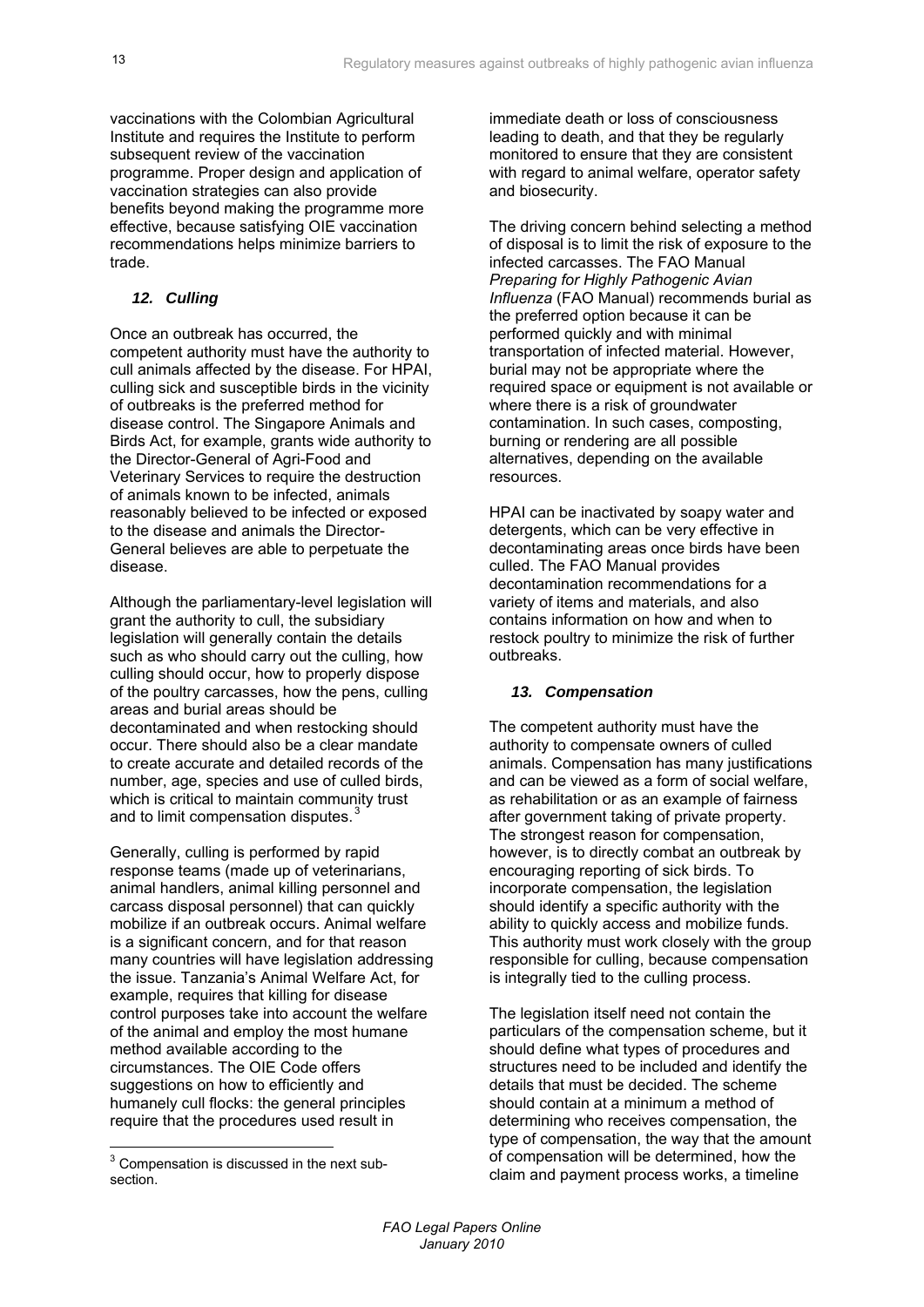for payment processing and information on how to appeal the compensation amount. Compensation is most often limited to direct losses suffered by owners of birds that have been culled through the government programme (with direct losses including at times not only birds but also eggs and feed), although compensation schemes can also incorporate indirect costs, losses from birds that have died from the disease and losses by individuals involved in the poultry sector who do not own birds, such as processors or marketers. Compensation can be provided in kind or with cash payments. In-kind payments are uncommon because they often take a long time to provide; it is difficult to quickly find healthy replacement birds; and regulations usually prevent immediate restocking for biosecurity reasons. Poultry owners may also wish to change the species they are raising. Cash payments raise difficulties, too, because in addition to being more easily diverted for corruption they must reflect a careful balance between the incentives provided to producers and the economic realities of the country.

Poorly designed compensation schemes can provide incentives to poultry producers that increase the risk of further infections. For example, offering different amounts of compensation in different regions may provide an incentive for producers to sneak birds into those regions where they will receive greater compensation, with the consequence of further disease spread between regions. Low compensation amounts may provide an incentive for producers to hide or sell birds, whilst compensation that is too high may provide an incentive for producers to expose their birds to the virus. One way to avoid creating adverse incentives – mentioned above but worth repeating – is to involve the poultry producers as much as possible in the design of the compensation system. Where outbreaks occur close to and across national borders, cross-border discussions may also be useful to harmonize compensation payments to prevent illegal poultry movements to benefit from the better compensation scheme.

Some compensation schemes provide positive incentives for poultry producers to report possible outbreaks quickly. For example, compensating more for healthy birds than for sick birds often leads to producers reporting outbreaks as soon as they are suspected. Well-developed pricing schemes based on a percentage of a baseline price that includes relevant factors such as the species, the bird category (breeder, broiler, layer, etc.) and the

production sector type (industrial, commercial or village level) can also improve reporting levels. Defining compensation by bird category should also take account of high value species in some regions such as cocks for cock fighting, as these species play an important role in the spread of avian influenza viruses and other diseases such as Newcastle disease.

To determine the baseline price, many countries use the average market price for the month before the outbreak. Others use the price on the day of culling to try to provide more incentives to report quickly, because poultry prices tend to drop dramatically during the initial stages of an outbreak. The Bahamas Animal Contagious Diseases Act, for example, bases compensation on the market value the animal would have had immediately before slaughter. On the other hand, in areas where market prices are very volatile, it may be possible to use production costs as a basis for calculating compensation. The percentage reimbursed generally varies between 50- 100 percent, depending on available funds and the amount that poultry producers are willing to accept.

A final consideration is to ensure that the government is capable of rapidly processing compensation claims and disbursing timely payments. When producers know that they can reliably expect to be compensated shortly after culling, they will be much more likely to report sick birds.

## *14. Offences and Penalties*

Offences and corresponding penalties must be outlined in the legislation. In most legal systems the detailed list of offences and penalties will be included in the parliamentarylevel Animal Diseases Act, although the Act may just provide a range of penalties and leave the specifics to be included in the regulations. Other legal systems may set out all penalties in a penal code or administrative code.

There are two types of offences, those that are committed by the public and those that are committed by officials carrying out their duties. The former group should have prohibitions against the following types of activities: digging up buried animals; disobeying orders given by a person in authority such as an inspector; violating market restrictions or other quarantine measures; carrying out unauthorized culling;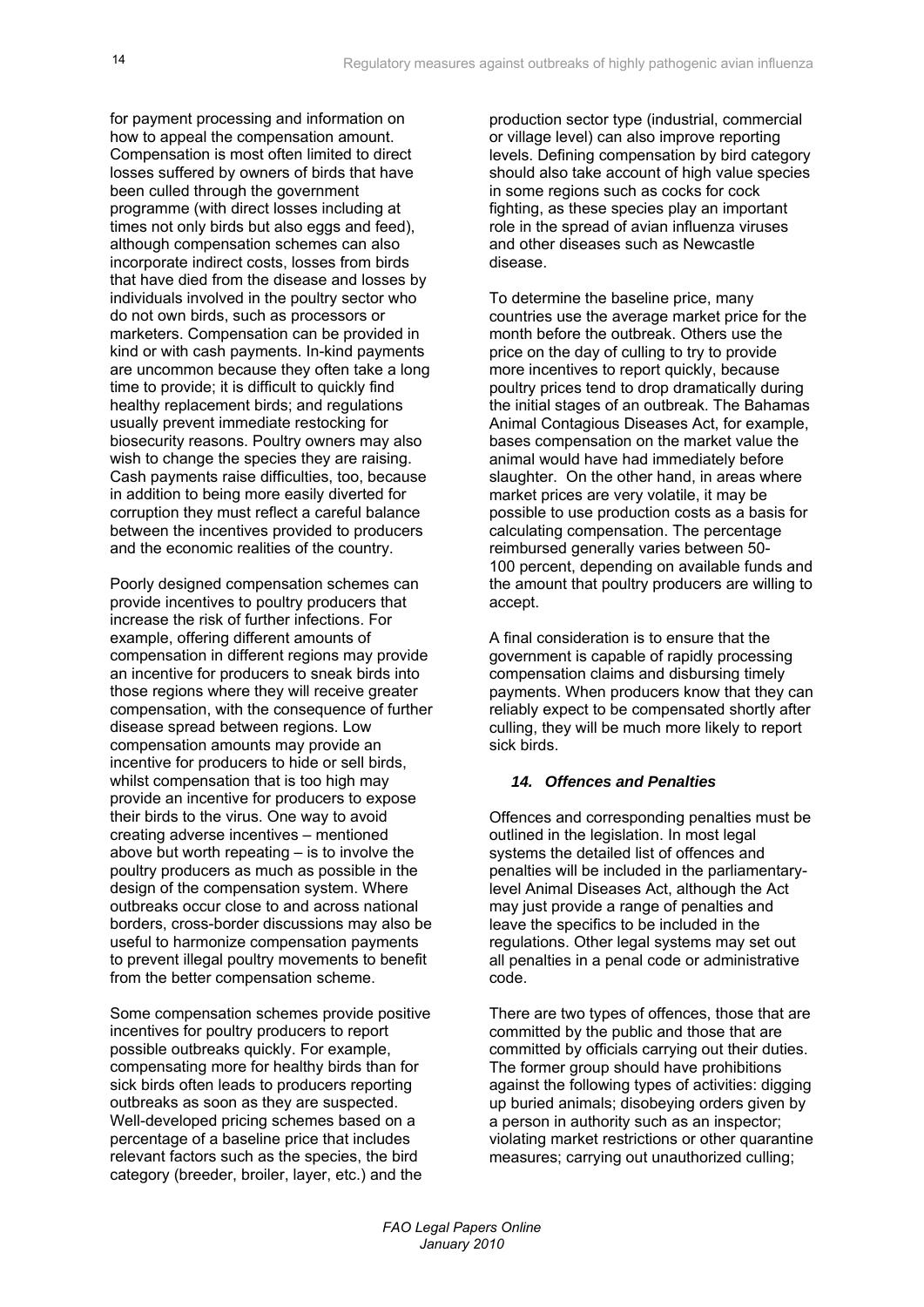and committing fraud in connection with the compensation scheme.

The second group must have prohibitions against improper financial rewards while on duty (i.e. bribery or corruption), revealing business secrets acquired in the course of duty or otherwise abusing the power entrusted to them in the performance of their responsibilities. Again, some jurisdictions cover these types of offences by government officials in an umbrella law, obviating the need to address these offences in the Animal Disease Act. In some societies, a highly publicized prosecution at the beginning of an outbreak can deter other would-be lawbreakers.

Each country must consider its particular situation in determining the level of punishment for infractions, but in general the penalties must be serious enough to deter violations whilst not being overly strict or unenforceable. Penalties may be linked to the nature and magnitude of the offence, and a second or subsequent infraction may be penalized more harshly. For example, the Indonesia Law Concerning Animal, Fish and Plant Quarantine considers wilful infringement of quarantine restrictions a crime and negligent infringement an offence, with different maximum punishments for both. Penalties can consist of fines and imprisonment as well as forfeiture of poultry flocks or other property.

**\* \* \*** 

To effectively respond to an animal health emergency, legislation covering at least some of the preceding subject matters should be enacted prior to any outbreak. Some provisions will be included in the principal parliamentary-level Animal Diseases Act, whereas others will be included in the various regulations, orders and other subsidiary instruments associated with the Act.

In addition to having some legislation in place ahead of time, it will be essential to have already-prepared decrees or draft regulations ready for the Minister, Prime Minister or President to issue. This is because in the face of a full-fledged emergency, there will not be enough time to prepare new legislation or to consult widely with potential stakeholders whose collaboration is essential. When the outbreak occurs, the competent authority should be able to immediately initiate the response mechanisms and mobilize the relevant organizations identified in the contingency plan.

# **IV. FUNDING**

#### **A. Costs**

Fighting an outbreak of HPAI involves a number of costs. Governments will have to consider whether and how well they can meet the necessary expenses that will arise during an outbreak and in the course of normal monitoring and prevention of the spread of the disease. One of the most direct and significant costs is compensation for culled poultry. Many governments, especially in some countries where HPAI is prevalent, do not believe that they can afford to provide poultry producers with a replacement for their lost birds, whether in kind or with cash. However, this point of view can create much greater costs than compensation. Without an adequate and fair compensation scheme, the increased consequent costs can include: producers suffering poultry losses; consumers experiencing increased prices as a result of increased demand for other sources of protein; governments seeing reductions in exports of poultry and other products and a corresponding loss of confidence in the country's food commodities; and governments absorbing higher costs of fighting a possible endemic infection as well as costs related to the declining food security of the population.

In addition to the compensation costs, governments may need to expend funds to strengthen public health and veterinary services, increase surveillance activities, provide nationwide educational campaigns or increase research expenditures. Some costs are already part of the government's budget for veterinary, police and general laboratory services. But all of these individuals and services must be sufficiently remunerated so that they will perform honestly and efficiently, and they must also have proper equipment. All of these elements must be operating reliably before an outbreak occurs.

An outbreak may also require new expenses such as payments to new veterinarians or additional workers needed to properly cull poultry or dispose of poultry carcasses. Other new expenses could arise from the purchase of laboratory reagents, or from the costs of closing, cleaning or relocating markets. Additionally, the government may decide to institute a vaccination programme near the sites of outbreaks or at other high-risk areas to prevent the further spread of the disease. All these costs must be considered and budgeted for.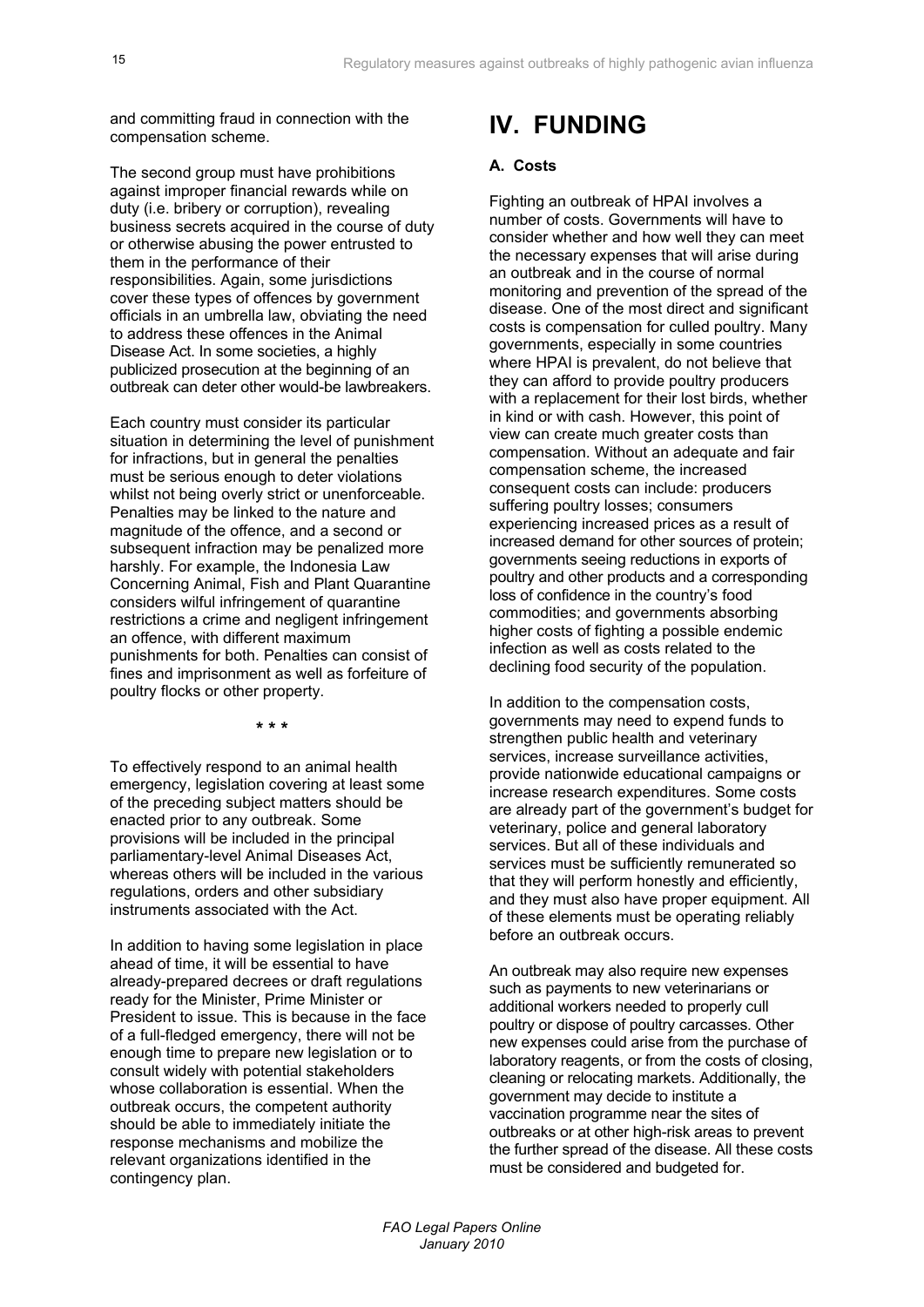The costs of inaction, however, far outweigh the costs of implementing preventive measures for animal diseases. An OIE-funded study from 2007, Prevention and Control of Animal Diseases Worldwide, concluded that an investment of €14.6 million in preventive measures in Africa could save more than double that amount from animal deaths. This direct cost does not even take into account additional benefits such as improved trade and market access and a decreased risk of transfer to human populations.

## *B. Availability and Sources of Funds*

Governments can look to the following sources of funding to prepare for and respond to an outbreak of HPAI:

- *Local authorities.* Different government subdivisions (federal, state and local) may be able to share the costs. If most poultry farming takes place in one area which is enriched by that poultry trade (through direct payments, the creation of jobs or the collection of tax income in the region), the government may expect that area to shoulder more of the cost burden than other regions. If the trade is spread evenly throughout the country, all levels of government from the central ministries to the local assemblies may be able to allocate part of their emergency budgets to fight HPAI.
- *Special funds.* General trust funds, or trust funds on particular issues, may be available for government use during an animal disease emergency. If HPAI is present in more than one country in a region, a regional or international organization may donate funds. If one population group is affected disproportionately more than others, funds may be available from a specific source (e.g. money from a Women's Development Fund if women as poultry keepers are disproportionately affected). As noted earlier, government should have established an animal disease emergency fund in the legislation whose use is triggered by the competent authority's declaration of an animal disease emergency according to criteria set out in the law.
- *NGOs and civil society groups.* NGOs that work in food security or in animal husbandry may have access to funds, and other governmental and nongovernmental organizations may be able to obtain funding from other sources. Does the national civil protection organization have funds? NGOs may also be able to provide expertise, materials and staffing for vaccination, culling or other control measures.
- *Industry.* Farmers and poultry keepers working on a large scale may be able to subsidize preliminary measures to combat HPAI before it strikes their flocks – either through payments once an outbreak begins or smaller, regular payments prior to any outbreak. Small-scale farmers usually do not have the means to provide such contributions but they may be able to help in some ways such as by assuming responsibility for carefully monitoring flocks for signs of the disease.
- *Insurance.* It may be possible for some poultry producers to sign up for insurance policies, which can lighten the burden on the compensation scheme. Most insurers, however, are hesitant to provide coverage in developing countries – especially rural areas – largely because they do not have access to sufficient data to calculate their risks and because their losses are highly dependent on the effectiveness of the country's veterinary services and disease response mechanisms. They may also be reticent since they need a pool of insurers in order to cover their risk, but in some countries the poultry sector may not provide a big enough pool. Improving farm registration schemes and enhancing the capacities of veterinary services can make regions more attractive for insurers. In cases where premiums are still too high for poultry producers, it may be more cost-efficient for the government to subsidize insurance fees than to maintain a larger compensation scheme. That way, in addition to sharing the cost of the risk with producers, the government can spread over time one of the largest expenses of reacting to an HPAI outbreak.

Box 3 below illustrates some of the possible ways to combine support from different sources to be able to fund preparations for and a response to an HPAI outbreak.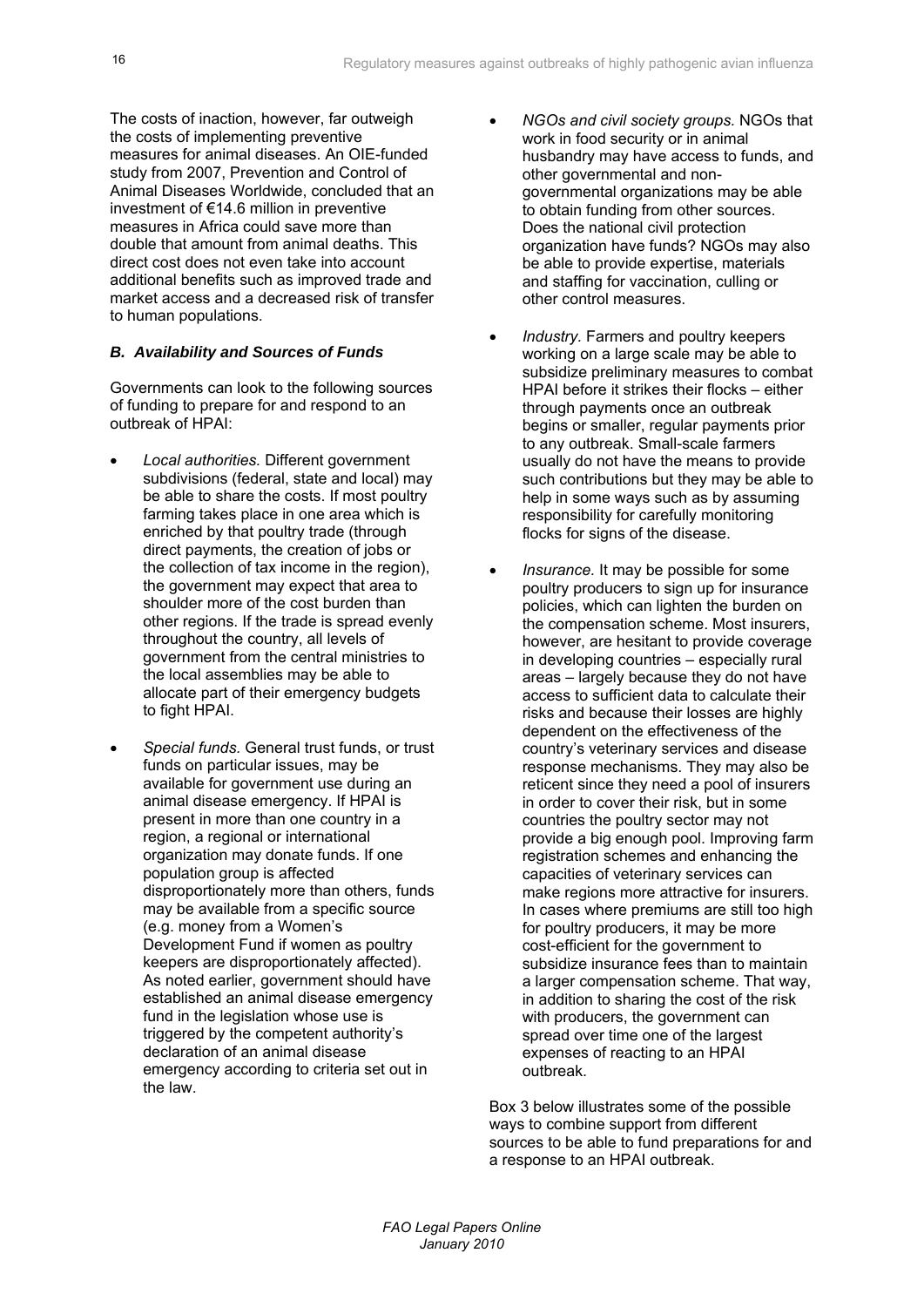#### **Box 3: Funding Vietnam's Integrated Operational Program for Avian and Human Influenza (OPI)**

The Vietnamese Government expects to jointly finance half of its Operational Program for Avian and Human Influenza with provincial governments. The remaining funds will come from 13 donor countries which will provide both monetary and in-kind support and from UN organizations which will provide technical assistance and resources for equipment and vaccination campaigns. The Avian and Human Influenza Trust Fund, administered by the World Bank, has funds available for developing countries and will be able to support the Government of Vietnam in its efforts. Both the World Bank and the Asian Development Bank will directly support Vietnam with credit and grants, and there is also potential support from the Association of Southeast Asian Nations (ASEAN), which is a ten-nation organization devoted to promoting regional stability and cultural development, and the Asia-Pacific Economic Cooperation (APEC), which was established to facilitate economic growth, cooperation, trade and investment in the Asia-Pacific region.

In order for the contingency plan and all of its constituent elements to function properly, funds must be immediately available upon notice of an outbreak. Similarly, the preliminary work must have already been completed in order for a timely and efficient disease response to be carried out quickly. The longer it takes to get needed funds and to begin implementing measures against the disease, the worse the outbreak will be and, as noted above, the more expensive. The outbreak may even become endemic and create a constant and in the long run more debilitating budget drain.

# **V. AWARENESS**

A public education and awareness programme is critical to the success of any efforts to combat HPAI and should be present from the initial planning stages of the contingency plan through any response to an outbreak. In addition to widespread public awareness, specific training and education activities should be designed and implemented for anyone working in the government system who may have responsibilities for controlling the spread of the disease: field agents, veterinary personnel, police and health service workers.

One common approach is to plan two separate campaigns – one to disseminate information prior to an outbreak and another to provide information once an outbreak has occurred. The pre-outbreak campaign should outline the dangers of the disease, its clinical signs, the necessity or legal obligation to properly report any suspicions immediately, the importance of participating in poultry registration programmes and the amount of government support in the

event of an outbreak. Educational programmes should also include specific information about the strategies chosen to address a potential outbreak. For example, if vaccination is a part of the eradication campaign, the public should be informed of the beneficial effects of vaccination, food safety issues (e.g. the fact that vaccinated poultry are safe to eat), the risks raised even by birds that carry the virus without signs or symptoms, any expected trade impacts and the technical and scientific basis for vaccination.

If an outbreak does occur, the campaign should inform citizens of the elements of the contingency plan that will affect them, their rights and duties, the quarantine and its scope, the culling programme and corresponding compensation scheme, the sanitary measures to be undertaken and any other information relevant to the crisis.

A successful public awareness campaign requires consistent, clear messages that take cultural and social factors into account, and therefore requires research into the national situation. Cambodia, for example, designed the educational campaign for its National Comprehensive Avian and Human Influenza Plan around a pair of studies analysing the population's knowledge about the HPAI threat. The studies showed that the majority of Cambodians learned about HPAI from radio and television, but this knowledge was having very little effect on their behaviour. Therefore, the government altered its campaign to include personal discussions with local leaders and poultry producers on matters that required changing well-established practices. Another objective of the government was to create opportunities for local people to discuss the issues and develop their own solutions for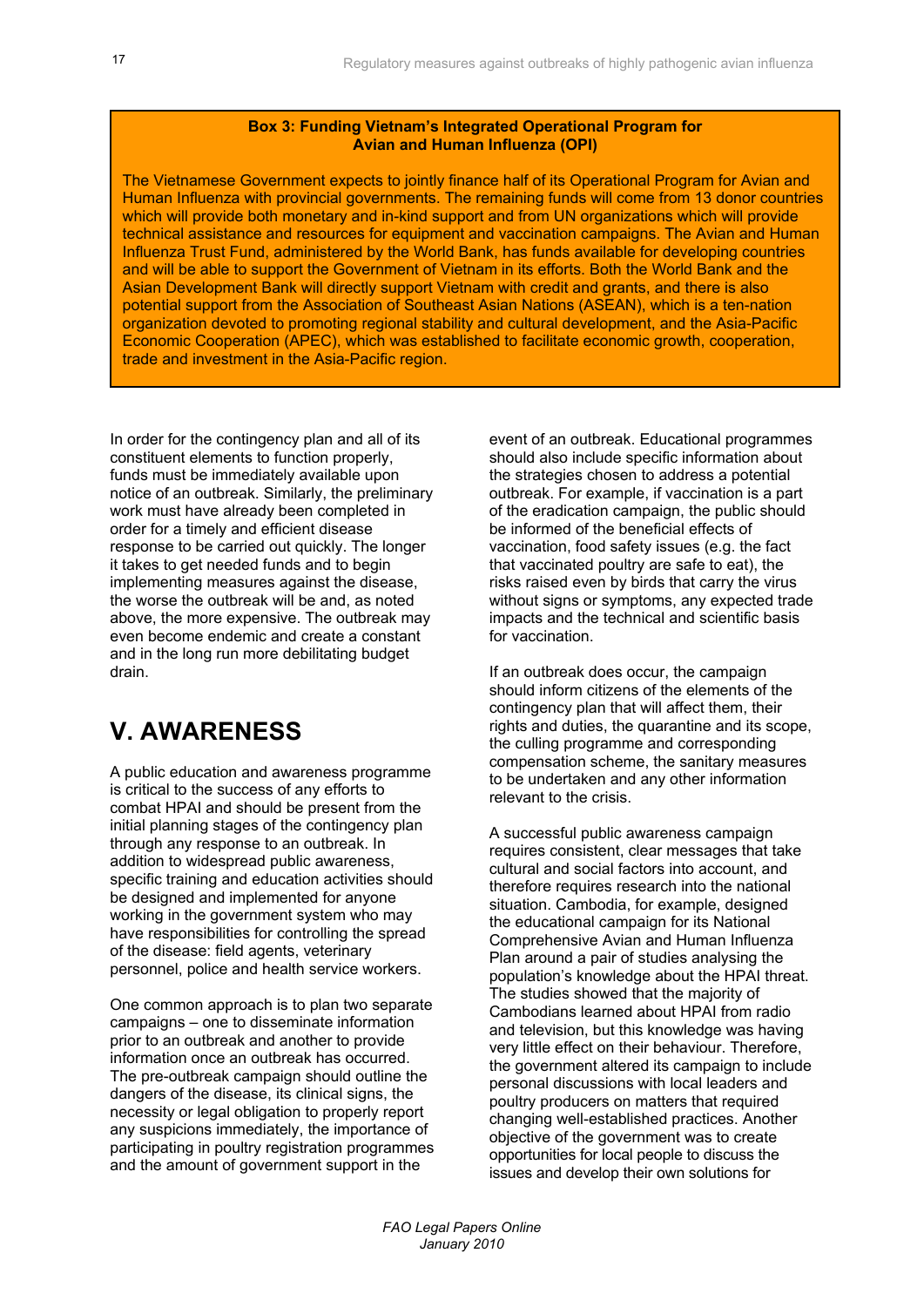improved poultry handling and human hygiene so that they would be more invested in the plan. A variety of broadcast methods and messages specifically addressing target populations can be very useful. For example, many at-risk populations are rural and may not have high literacy levels. The materials designed for these populations should contain elements that even uneducated individuals can understand. Also, in countries where cock fighting is popular, it will be important to successfully target the owners of fighting cocks with information on techniques that can minimize their risks of exposure when training or working with the birds. Because cross-border areas are high-risk areas, coordination

between affected national governments can prove especially effective.

Education programmes can come from a variety of sources, although coordination between the sources and their messages should be carefully organized. The veterinary services, field agents, schools and meeting places, medical and veterinary clinics, the media and the national disaster organization can engage in outreach and awareness-raising programmes. Box 4 below highlights one approach used in public awareness campaigns for foot and mouth disease in the Philippines.

#### **Box 4: Successful Public Awareness Campaign in the Philippines**

Much of the Philippines' success in reacting to foot and mouth disease has been credited to its serious, well-run public awareness campaign. The campaign included the character "Super Pig", which was conceived as a method to grab the public's attention after the government realized that its messages were not getting across. At first Super Pig appeared as a simple drawing on leaflets and billboards while subsequently the government created a costume and Super Pig became the mascot of the campaign. Super Pig would make regular visits to livestock establishments and bus and railway terminals. The mascot would also make appearances to raise awareness of the disease during public holidays, festivals and other gatherings with large audiences. Other countries have expressed interest in developing similar mascots as part of their own public awareness campaigns, whether for foot and mouth disease, avian influenza or other animal diseases.

## **VI. INTERNATIONAL AND REGIONAL COORDINATION**

Because of the global presence of HPAI and the ease with which it has crossed national borders, coordinating response procedures with global and regional bodies has become a significant part of combating the disease. As a result, many organizations have begun to facilitate such coordination. For example, in addressing the outbreaks in Asia, FAO helped develop minimum, standardized requirements for diagnosis and surveillance of HPAI. Although control and response strategies should still be tailored to specific epidemiological, biological, economic and socio-political factors in each country, national rules are expected to satisfy the regionally agreed-upon minimum standards. These common standards among trade partners can also minimize any potential negative effects on trade.

Some regional bodies, such as ASEAN, have been working on more advanced frameworks for HPAI prevention and control. Establishing contingency plans within these regional frameworks can reduce duplication of effort and expenses at national level. Information sharing can also lead to more complete epidemiological studies and more successful early detection programmes in a particular region. WHO, FAO and OIE help facilitate epidemiological information sharing with the Global Early Warning and Response System (GLEWS), which combines the alert and response mechanisms of the three organizations, eliminating the redundancies of multiple reporting and improving international preparedness for animal epidemics.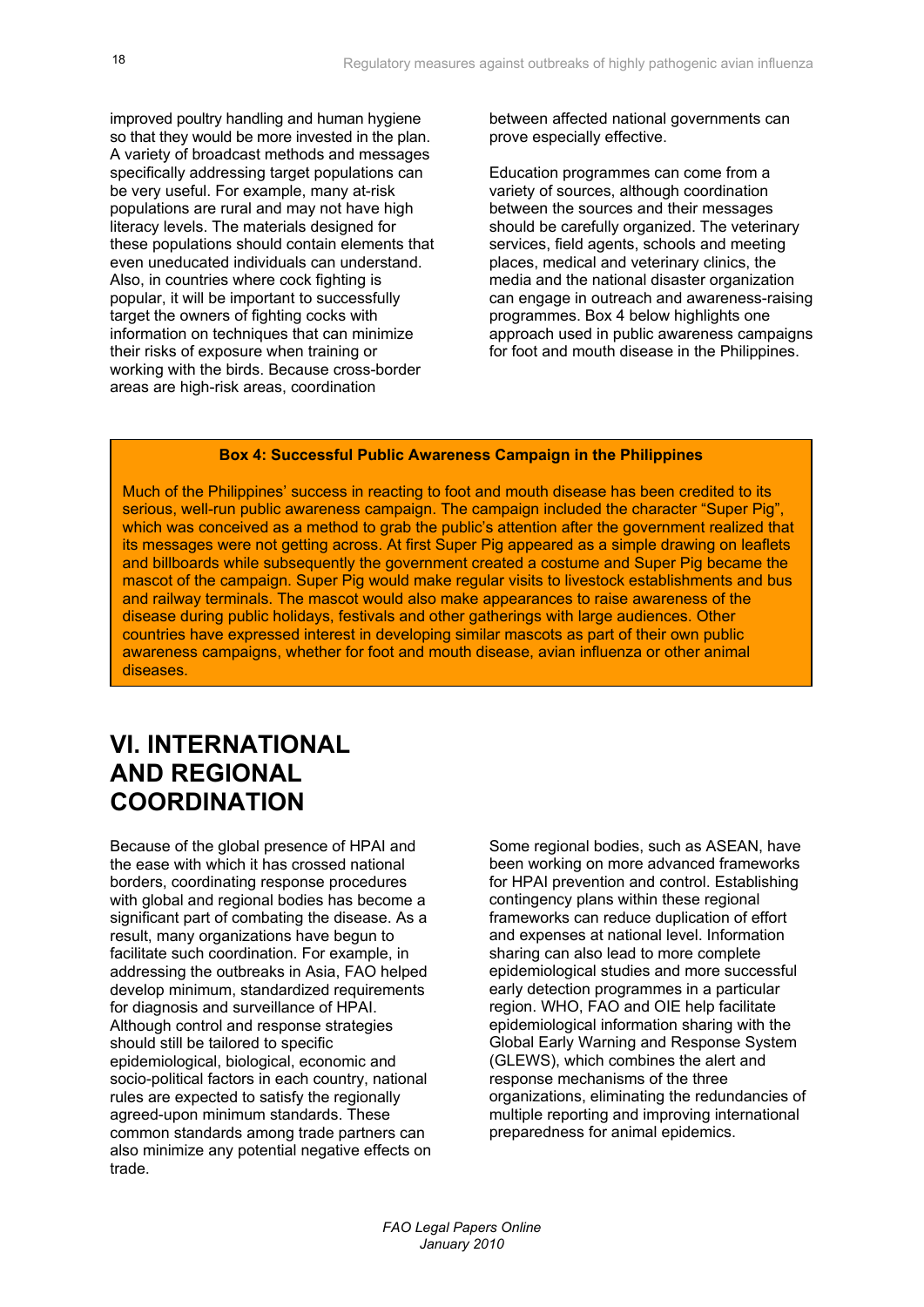## **VII. CONCLUSION**

Developing a preparedness and contingency plan to combat HPAI which has the necessary legislative elements in place and which has been sufficiently tailored to the specific needs of the country is not easy. It requires research, careful thought and planning, regular communication with stakeholders and lots of time. It also requires substantial investments and efforts to find sources of funding. Still, avian influenza's potential for economic and social upheaval is so great that any country that does not already have an established plan must make it a priority, whilst countries that do have a plan should continually look for ways to improve preventive measures and response mechanisms.

Countries developing or updating contingency plans should coordinate with international actors and use available international resources. Only through sustained commitment and coordination, from small backyard producers to national and international stakeholders, can the threat of avian influenza be controlled.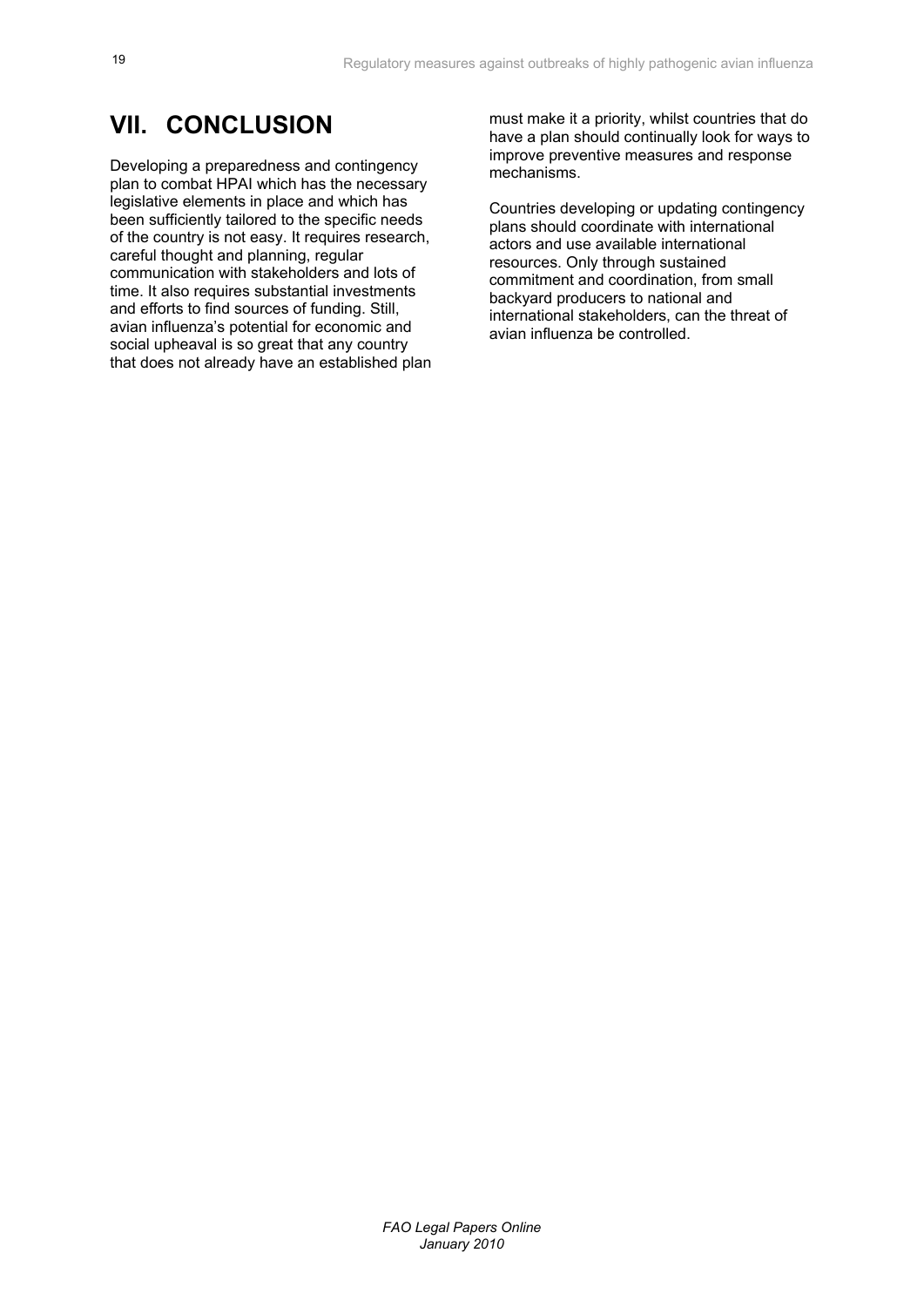# **VIII. SOURCES OF INFORMATION**

## **A. General**

**Burgos, S., Otte, J. & Roland-Holst, D.** 2008. *Poultry, HPAI and livelihoods in Thailand – a review*. Pro-Poor HPAI Risk Reduction Project, FAO – PPLPI. Mekong Team Working Paper No. 4 (available at www.hpai-research.net).

**Burgos, S., Otte, J. & Roland-Holst, D.** 2008. *Poultry, HPAI and livelihoods in Myanmar – areview*. Pro-Poor HPAI Risk Reduction Project, FAO – PPLPI. Mekong Team Working Paper No. 8 (available at www.hpai-research.net).

**Centers for Disease Control and Prevention.** *Avian Influenza* (available at www.cdc.gov).

**FAO.** 1999. *Manual on the preparation of national animal disease emergency preparedness plans*, FAO Animal Health Manual No. 6 (available at www.fao.org).

**FAO.** 2004a. *FAO recommendations on the prevention, control and eradication of highly pathogenic avian influenza in Asia* (available at www.fao.org).

**FAO.** 2004b. *Guiding principles for highly pathogenic avian influenza surveillance and diagnostic networks in Asia.* FAO Expert Meeting on Surveillance and Diagnosis of Avian Influenza in Asia, Bangkok (available at www.fao.org).

**FAO.** 2006a. *Preparing for highly pathogenic avian influenza*. FAO Animal Production and Health Manual No. 3 (available at www.fao.org).

**FAO.** 2006b. *United against bird flu: reports from the global campaign* (available at www.fao.org).

**FAO.** 2008a. *Veterinary services for poultry production*, by Karin Schwabenbauer & Jonathan Rushton (available at www.fao.org).

**FAO.** 2008b. *Vietnam: H5N1 HPAI pathogenicity rising, but situation in check.* FAO AIDE News, Avian Influenza Disease Emergency, Situation Update 55 (available at ftp.fao.org/docrep).

**FAO.** Avian Influenza Background (available at www.fao.org).

**FAO & OIE.** 2005. *A global strategy for the progressive control of highly pathogenic avian influenza*. (available at www.fao.org).

**FAO & OIE.** 2008. *The global strategy for prevention and control of H5N1 highly pathogenic avian influenza* (available at ftp.fao.org/docrep).

**FAO, OIE, WHO, UN System Influenza Coordination, UNICEF, World Bank***.* 2008. *Contributing to one world, one health*. Consultation Document (available at www.oie.int).

**Federation of Veterinarians in Europe**. 2008. Presentation, OIE regional seminar on veterinary statutory bodies, private veterinarians and paraprofessionals in the veterinary service (available at www.oie.int).

**Le Burn, Y.** 2004. Mechanisms for collaboration between public and private veterinarians: the animal health accreditation mandate, *OIE Scientific and Technical Review* 23(1): 69–77 (available at www.oie.int).

**OIE.** 2007a. *Ensuring good governance to address emerging and re-emerging animal disease threats*. (available at www.oie.int)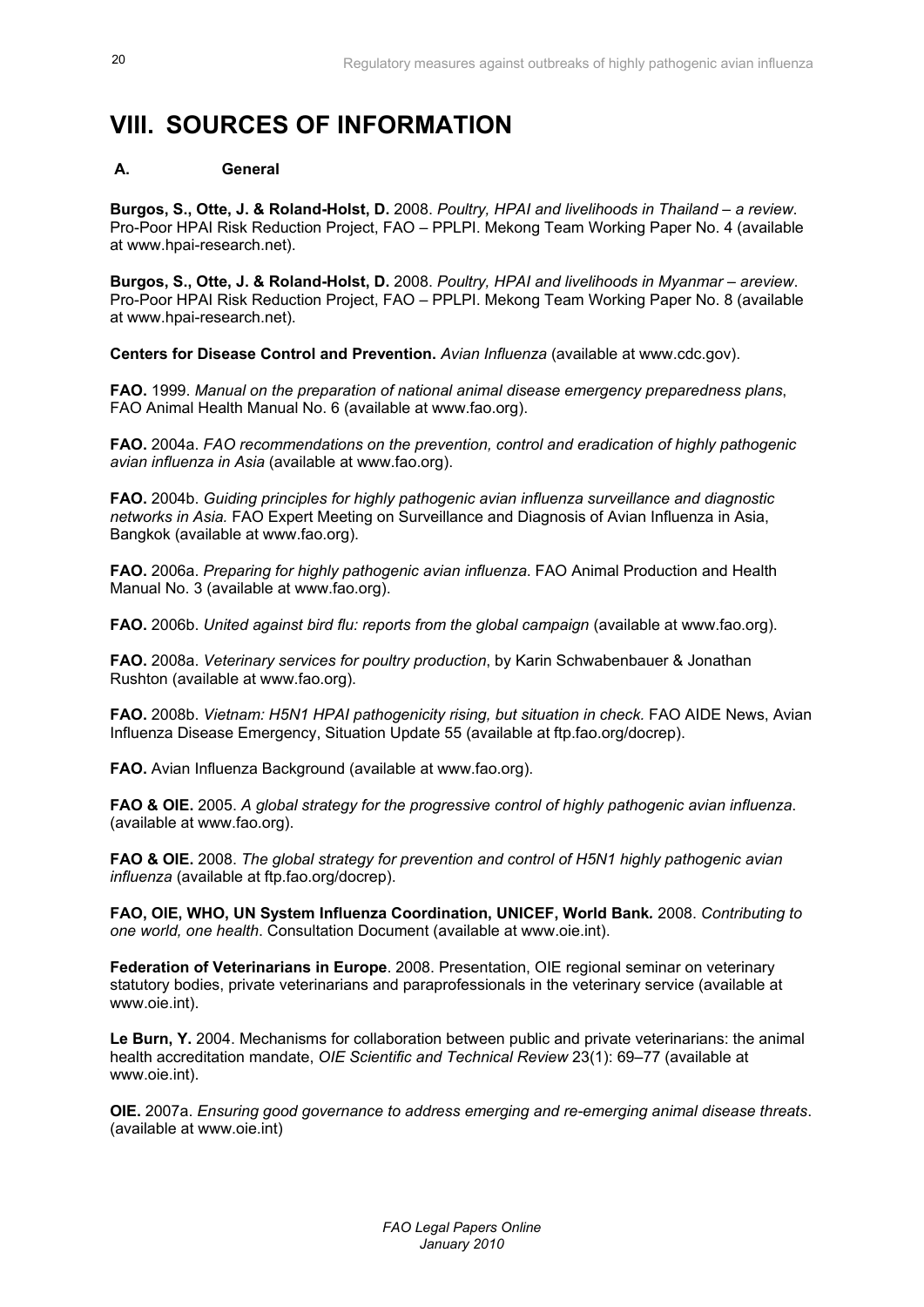**OIE.** 2007b. *Evaluation of national veterinary services using the OIE PVS Tool.* World Bank videoconference seminar (available at siteresources.worldbank.org).

**OIE**. 2008a. *Terrestrial animal health code* (available at www.oie.int).

**OIE.** 2008b. The new tool for the evaluation of performance of Veterinary Services (PVS Tool) using OIE international standards of quality and evaluation (available at www.oie.int).

**WHO.** 2005. *Responding to the avian influenza pandemic threat: recommended strategic actions* (available at www.who.int).

**WHO.** 2006a. *Bird flu: what you need to know and do*. WHO Regional Office for South-East Asia (available at www.searo.who.int).

**WHO.** 2006b. *WHO rapid advice guidelines on pharmacological management of humans infected with avian influenza A (H5N1) virus* (available at www.who.int).

**WHO.** 2009. Cumulative Number of Confirmed Human Cases of Avian Influenza A/(H5N1) Reported to WHO, 22 May 2009 (available at www.who.int).

**World Bank.** 2006. News and Broadcasts, *Avian flu: the economic costs* (available at web.worldbank.org).

## **B. Animal/Farm Registration**

**USDA Foreign Agriculture Service.** 2006. Thailand Poultry and Products, Semi-Annual GAIN Report (available at www.fas.usda.gov).

### **C. Awareness**

**OIE.** 2007. Summary of 10<sup>th</sup> Meeting of OIE SEAFMD National Coordinators, Bangkok, Thailand (available at www.seafmd-rcu.oie.int).

## **D. Biosecurity**

**FAO.** 2005. *Prevention and control of avian flu in small scale poultry: a guide for veterinary paraprofessionals in Cambodia* (available at www.fao.org/ag).

**OIE, World Bank & FAO.** 2008. *Biosecurity for Highly Pathogenic Avian Influenza: Issues and Options.* FAO Animal Production & Health Paper No. 165.

## **E. Costs**

**Agra CEAS Consulting.** 2007. *Economic analysis – prevention versus outbreak costs*, Prevention and Control of Animal Diseases Worldwide, Final Report, Part 1 (available at www.ceasc.com).

**Agra CEAS Consulting.** 2007. *Pre-feasibility study – supporting insurance of disease loss*, Prevention and Control of Animal Diseases Worldwide, Final Report, Part 3 (available at www.ceasc.com).

**World Bank.** 2009. Avian and human influenza facility description (available at siteresources.worldbank.org).

## **F. Culling and Compensation**

**Agra CEAS Consulting.** 2007. *Feasibility study – A global fund for emergency response in developing countries*, Prevention and Control of Animal Diseases Worldwide, Final Report, Part 2 (available at www.ceasc.com).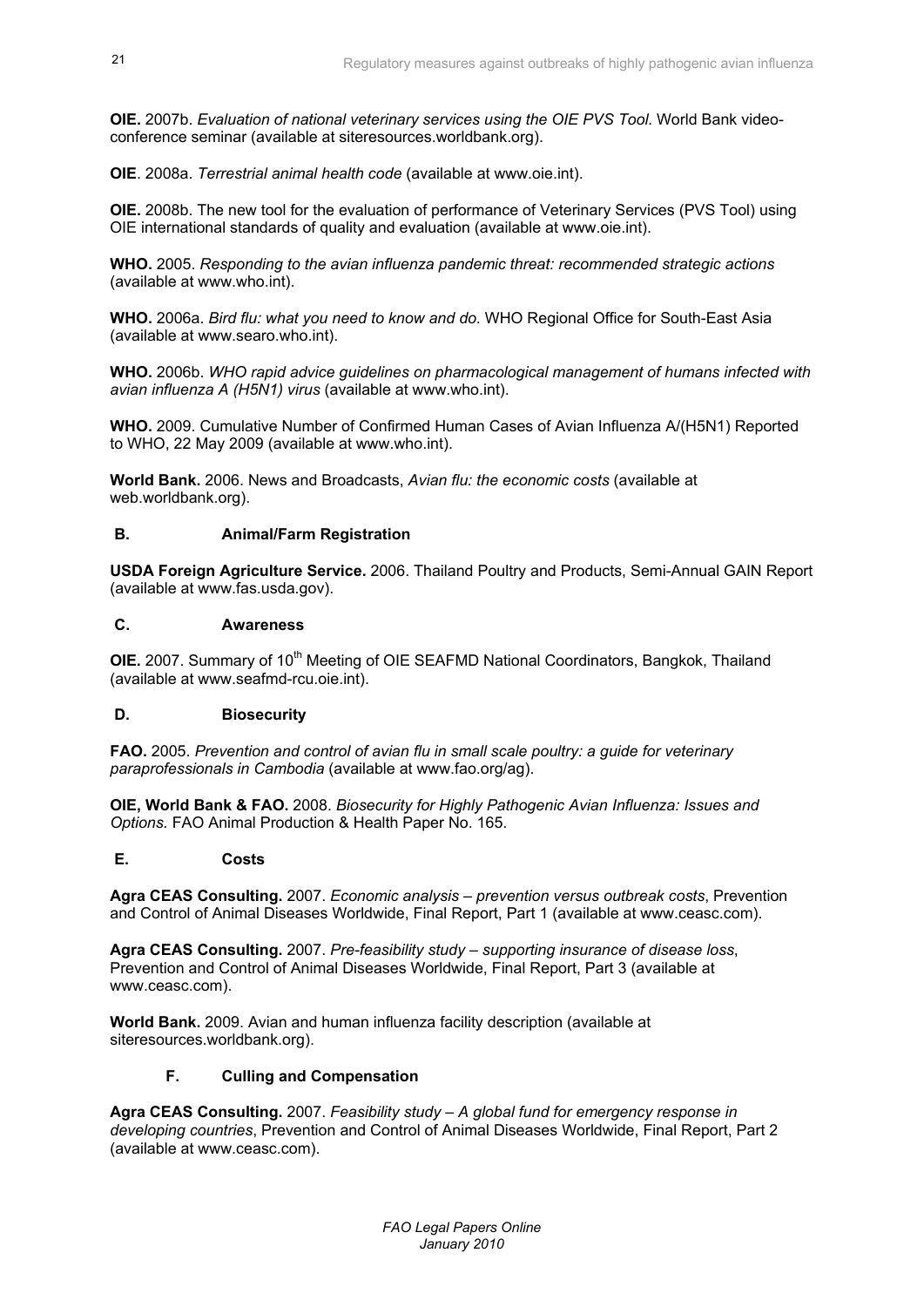**FAO.** 2006. *Compensation and rehabilitation in HPAI control programmes: issues and options*, by Anni McLeod & Ana Riviere Cinnamond. Discussion with World Bank and UNSIC, FAO Emergency Center for Transboundary Animal Diseases (available at www.fao.org).

**FAO.** 2007. *Avian influenza in Vietnam: lessons learnt,* by Dr Hoang Van Nam. FAO Technical Meeting on HPAI (available at www.fao.org).

**FAO.** 2008. *Compensation programs for the sanitary emergence of HPAI-H5N1 in Latin America and the Caribbean*. FAO Animal Production and Health Manual No. 6 (available at ftp.fao.org/docrep).

**OIE.** 2006. Enhancing control of highly pathogenic avian influenza in developing countries through compensation (available at www.oie.int).

**World Bank**. 2008. *Culling compensation and beyond*, by G. Schreiber. ECSSD Presentation (available at siteresources.worldbank.org).

#### **G. Surveillance**

**Ben Jebara, K.** 2004. Surveillance, detection and response: managing emerging diseases at national and international levels, *OIE Scientific and Technical Review* 23(2): 709–715 (available at www.oie.int).

**Brückner, G., Bruschke, C., Edwards, S. & Vallat, B.** The OIE network of reference laboratories, *Journal of Wildlife Disease*, 43(3) Supp. 2007: 860–863 (available at www.jwildlifedis.org).

## **H. Vaccination**

**OIE.** 2003. *The use of vaccine as an option for the control of avian influenza*, by Ilaria Capua & Stefano Marangon (available at www.fao.org).

**OIE.** 2007. *Avian influenza vaccination*. OIE Information Document, Verona Recommendations (available at www.oie.int).

**OIE.** 2008. *Manual of diagnostic tests and vaccines for terrestrial animals* (available at www.oie.int).

## **I. National Policy and Legal Documents**

**Australia.** Animal Diseases Act 2005, A2005-18, Republication No. 7, 26 Aug. 2008.

**Australia (New South Wales).** Animal Diseases (Emergency Outbreaks) Act 1991, Reprint No. 2, 31 May 2005.

**Bahamas.** Animal Contagious Disease (Import Control) Regulations, Section 33, S.I. 29/1984.

**Bahamas.** Animal Contagious Diseases, Chapter 246, E.L.A.O. 1974.

**Cambodia.** Cambodia National Comprehensive Avian and Human Influenza Plan, 2006 (available at un-influenza.org).

**Colombia.** Ley No. 1255, 28 Nov. 2008.

**Honduras.** Regulations for Epidemiological Surveillance of Animal Health, 2000.

**India.** Contingency Plan for Management of Human Cases of Avian Influenza, 2005 (available at un-influenza.org).

**Malaysia.** Laws of Malaysia Animals Act 1953, Act 647 Revised 2006.